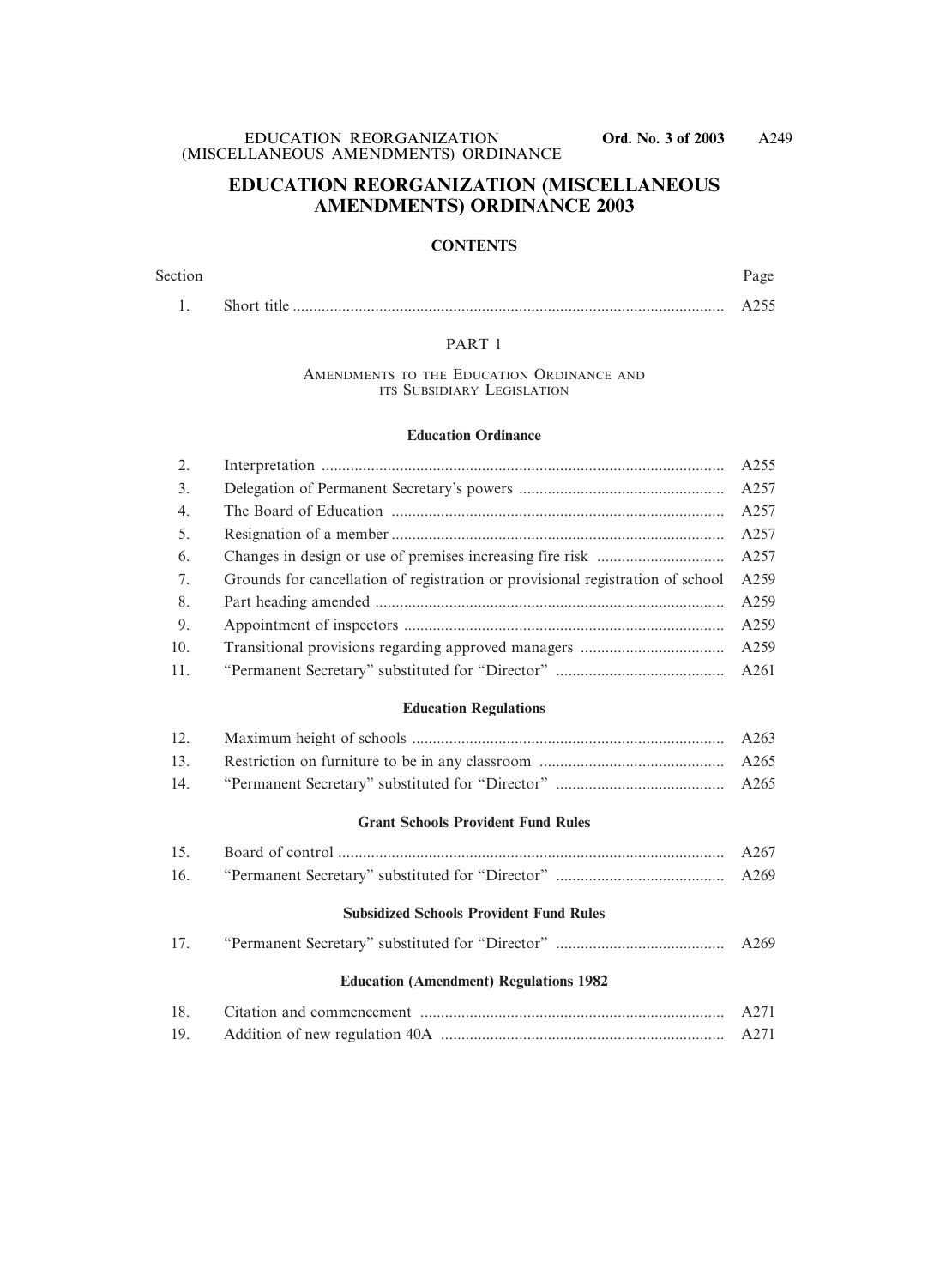#### Section Page

### PART 2

#### CONSEQUENTIAL AND RELATED AMENDMENTS

|     | <b>Transfer of Businesses (Protection of Creditors) Ordinance</b>                                                            |      |
|-----|------------------------------------------------------------------------------------------------------------------------------|------|
| 20. |                                                                                                                              | A271 |
|     | <b>Stamp Duty Ordinance</b>                                                                                                  |      |
| 21. |                                                                                                                              | A271 |
|     |                                                                                                                              |      |
|     | <b>Places of Public Entertainment Regulations</b>                                                                            |      |
| 22. |                                                                                                                              | A273 |
|     | Hong Kong Examinations and Assessment Authority Ordinance                                                                    |      |
| 23. |                                                                                                                              | A273 |
|     | <b>Post Secondary Colleges Ordinance</b>                                                                                     |      |
| 24. |                                                                                                                              | A273 |
| 25. |                                                                                                                              | A273 |
|     | <b>Post Secondary Colleges Regulations</b>                                                                                   |      |
| 26. |                                                                                                                              | A275 |
| 27. |                                                                                                                              | A275 |
|     | <b>The Ombudsman Ordinance</b>                                                                                               |      |
| 28. |                                                                                                                              | A275 |
| 29. |                                                                                                                              | A275 |
|     | <b>Education Scholarships Fund Ordinance</b>                                                                                 |      |
| 30. |                                                                                                                              | A277 |
| 31. |                                                                                                                              | A277 |
| 32. |                                                                                                                              | A277 |
| 33. | Sections added                                                                                                               |      |
|     | 23. Saving and transitional provisions relating to the Education<br>Reorganization (Miscellaneous Amendments) Ordinance 2003 | A279 |
|     | 24. Provisions incidental and supplemental to section 23                                                                     | A279 |
|     | <b>Director of Education Incorporation Ordinance</b>                                                                         |      |
| 34. |                                                                                                                              | A283 |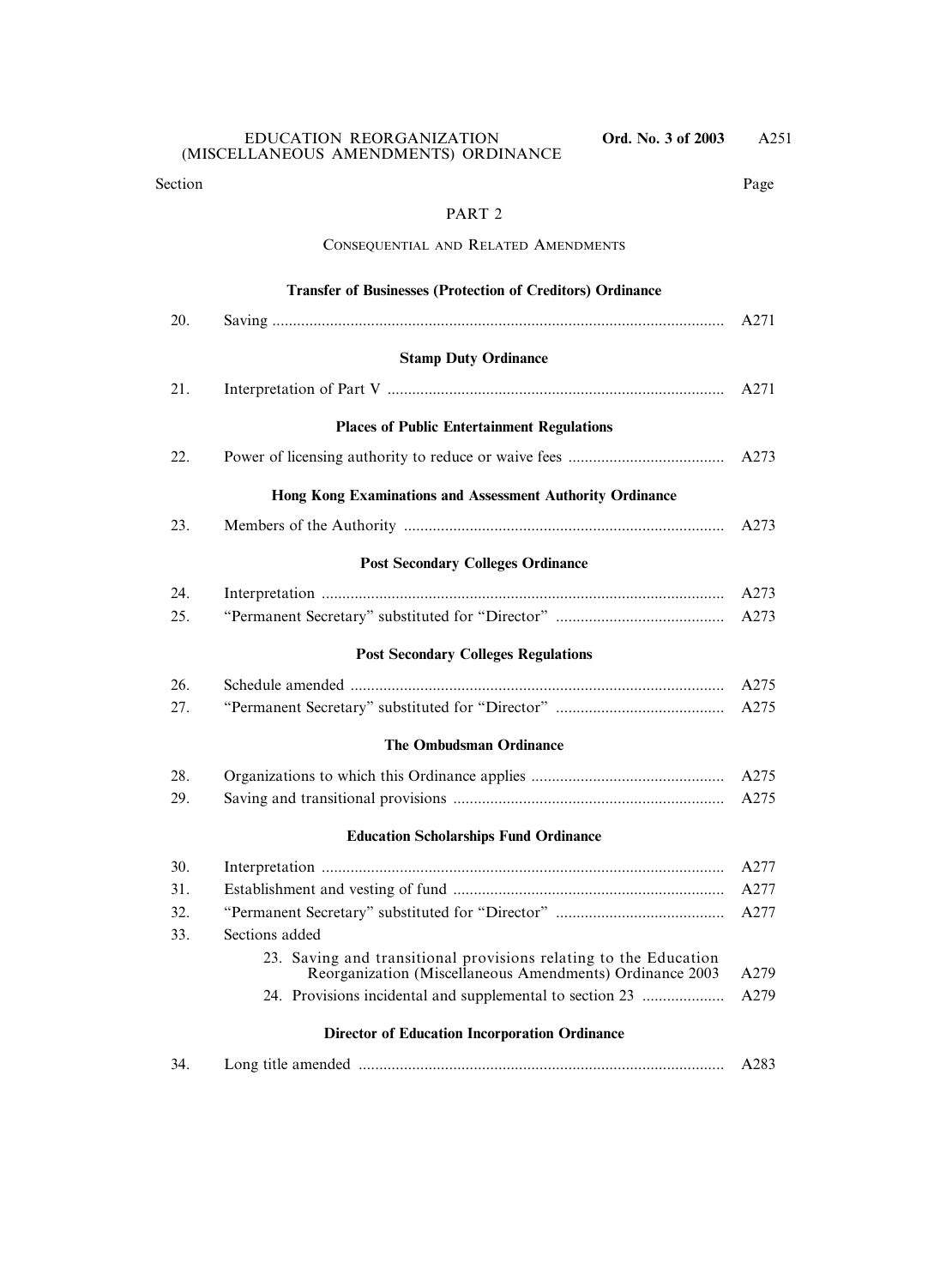EDUCATION REORGANIZATION **Ord. No. 3 of 2003** (MISCELLANEOUS AMENDMENTS) ORDINANCE

| Section |                                                                                                                                     | Page |  |
|---------|-------------------------------------------------------------------------------------------------------------------------------------|------|--|
| 35.     | Short title                                                                                                                         | A283 |  |
| 36.     | Permanent Secretary for Education and Manpower constituted a corporation                                                            | A283 |  |
| 37.     |                                                                                                                                     | A285 |  |
| 38.     | A285                                                                                                                                |      |  |
| 39.     | Sections added                                                                                                                      |      |  |
|         | 9. Saving and transitional provisions relating to the Education<br>Reorganization (Miscellaneous Amendments) Ordinance 2003         | A285 |  |
|         | 10. Provisions incidental and supplemental to section 9                                                                             | A287 |  |
|         | <b>St. Paul's College Council Incorporation Ordinance</b>                                                                           |      |  |
| 40.     |                                                                                                                                     | A291 |  |
|         | <b>Miscellaneous references to "Director of Education"</b>                                                                          |      |  |
| 41.     |                                                                                                                                     | A291 |  |
|         | PART <sub>3</sub>                                                                                                                   |      |  |
|         | SAVING AND TRANSITIONAL PROVISIONS RELATING TO THE BOARD<br>OF EDUCATION, THE DIRECTOR OF EDUCATION AND<br>THE EDUCATION DEPARTMENT |      |  |
| 42.     | Saving and transitional provisions relating to the Board of Education, the                                                          | A291 |  |
| 43.     |                                                                                                                                     | A293 |  |
|         |                                                                                                                                     |      |  |

Schedule Amendment of "Director of Education" to "Permanent Secretary for Education and Manpower" ......................................................................................... A299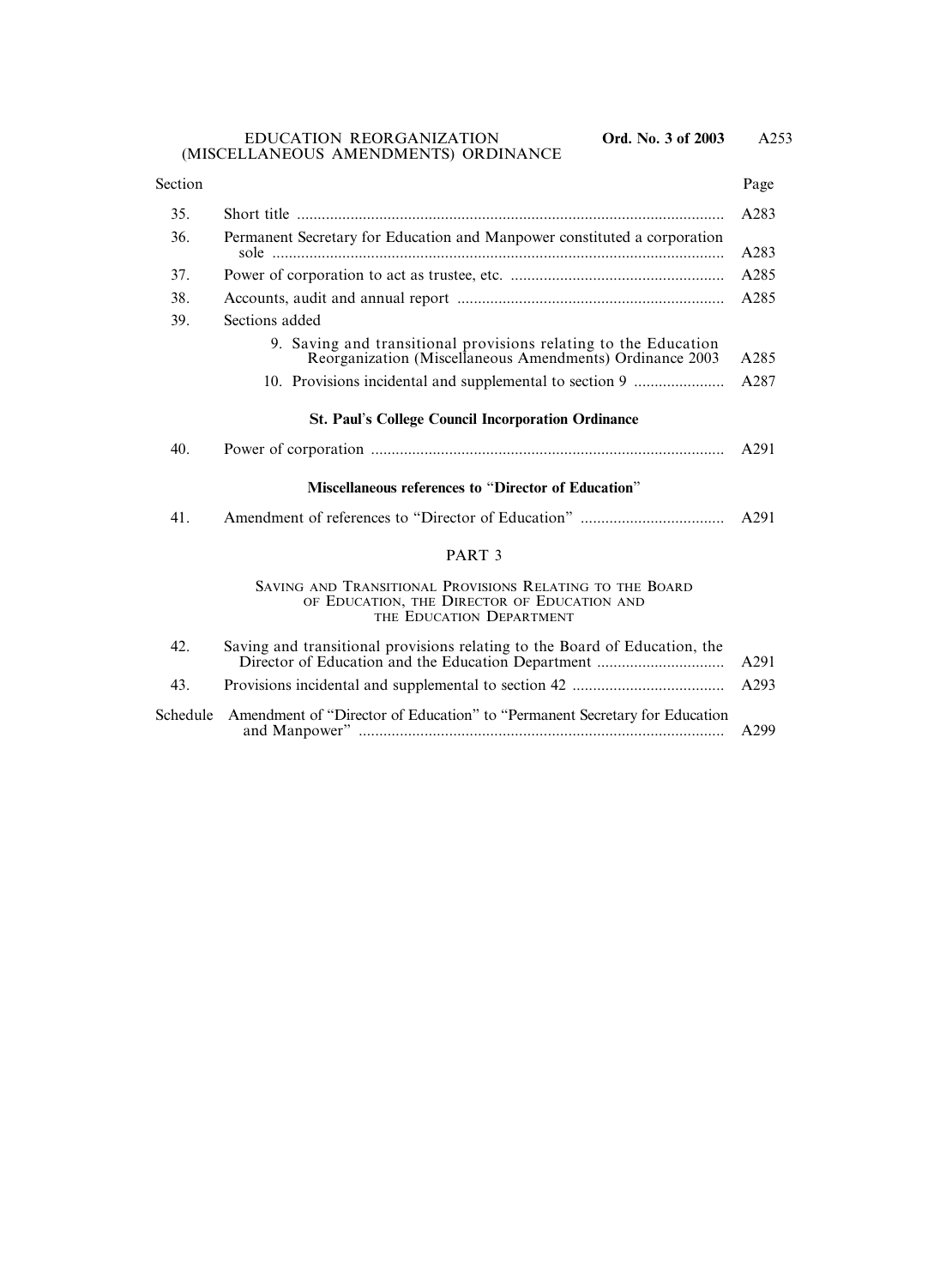## **HONG KONG SPECIAL ADMINISTRATIVE REGION**

ORDINANCE NO. 3 OF 2003



TUNG Chee-hwa Chief Executive 27 February 2003

An Ordinance to amend the Education Ordinance to provide for the transfer of functions of the Director of Education, the Education Department and related bodies; to abolish the Board of Education; to make consequential and related amendments to other enactments and to provide for incidental and connected matters.

[28 February 2003]

Enacted by the Legislative Council.

### **1. Short title**

This Ordinance may be cited as the Education Reorganization (Miscellaneous Amendments) Ordinance 2003.

# PART 1

### AMENDMENTS TO THE EDUCATION ORDINANCE AND ITS SUBSIDIARY LEGISLATION

### **Education Ordinance**

### **2. Interpretation**

(1) Section 3 of the Education Ordinance (Cap. 279) is amended by repealing the definition of "Director".

(2) Section 3 is amended by adding—

""Permanent Secretary" (常任秘書長) means the Permanent Secretary for Education and Manpower;".

(3) Section 3 is amended in the following provisions by repealing "Director" wherever it appears and substituting "Permanent Secretary"—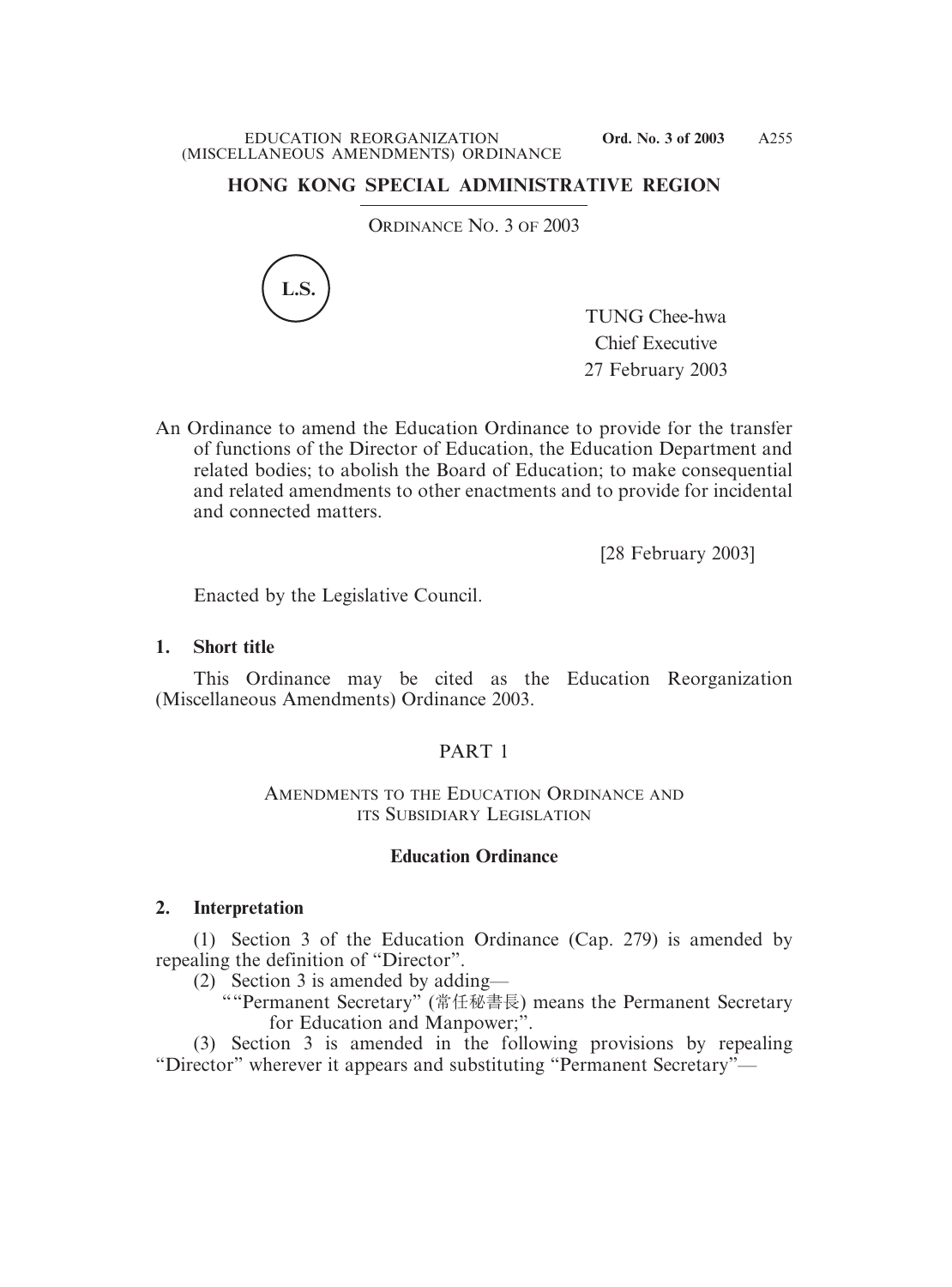- (*a*) the definition of "certificate of provisional registration";
- (*b*) the definition of "certificate of registration";
- (*c*) the definition of "code of aid for primary schools";
- $(d)$  the definition of "code of aid for secondary schools";
- (*e*) the definition of "code of aid for special schools";
- $(f)$  the definition of "practical school";
- (*g*) the definition of "skills opportunity school";
- (*h*) the definition of "special school";
- (*i*) the definition of "specified form";
- ( *j*) the definition of "sponsoring body".

## **3. Delegation of Permanent Secretary**'**s powers**

(1) Section 5(1) is repealed.

(2) Section 5(2) is amended by repealing "Director" wherever it appears and substituting "Permanent Secretary".

(3) Section 5(2) is amended by repealing "Education Department" and substituting "Education and Manpower Bureau".

# **4. The Board of Education**

Section 7 is repealed.

# **5. Resignation of a member**

Section 7A is repealed.

# **6. Changes in design or use of premises increasing fire risk**

(1) Section 21(1) is amended by repealing "Director" where it secondly appears and substituting "Permanent Secretary".

(2) Section 21(1A) is amended by repealing "Director" and substituting "Permanent Secretary".

(3) Section 21(2) is amended by repealing "Director" where it secondly and last appears and substituting "Permanent Secretary".

(4) Section 21(3) is amended by repealing "Director" where it twice appears and substituting "Permanent Secretary".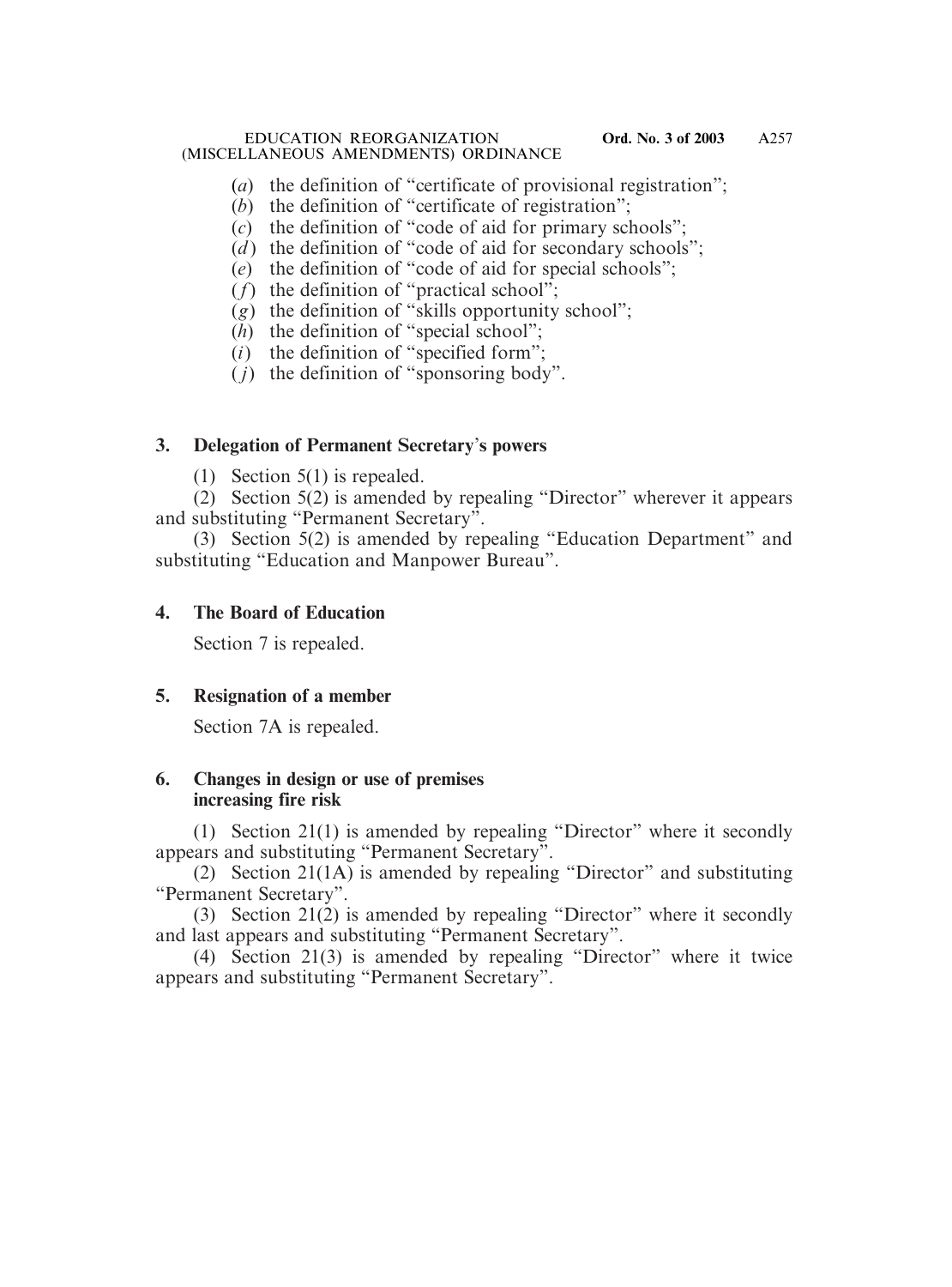### **7. Grounds for cancellation of registration or provisional registration of school**

(1) Section 22(1) is amended by repealing "The Director" and substituting "The Permanent Secretary".

(2) Section  $22(1)(c)$  is amended by repealing "Director" and substituting "Permanent Secretary".

(3) Section  $22(1)(e)$  is amended by repealing "Director" and substituting "Permanent Secretary".

(4) Section 22(1)(*f*) is amended by repealing "Director" and substituting "Permanent Secretary".

(5) Section  $22(1)(g)$  is amended by repealing "Director" and substituting "Permanent Secretary".

(6) Section  $22(1)(h)$  is amended by repealing "Director" where it first appears and substituting "Permanent Secretary".

(7) Section 22(1)(*ha*) is amended by repealing "Director" and substituting "Permanent Secretary".

(8) Section 22(1)( *j*) is amended by repealing "Director" and substituting "Permanent Secretary".

(9) Section 22(2) is amended by repealing "Director" and substituting "Permanent Secretary".

### **8. Part heading amended**

The heading to Part VII is amended by repealing "DIRECTOR" and substituting "PERMANENT SECRETARY".

# **9. Appointment of inspectors**

Section 79(*a*) is amended by repealing "Education Department" and substituting "Education and Manpower Bureau".

# **10. Transitional provisions regarding approved managers**

(1) Section 100(2) is amended by repealing "Director" where it first appears and substituting "Director of Education".

(2) Section  $100(2)$  is amended by repealing "Director" where it secondly appears and substituting "Permanent Secretary".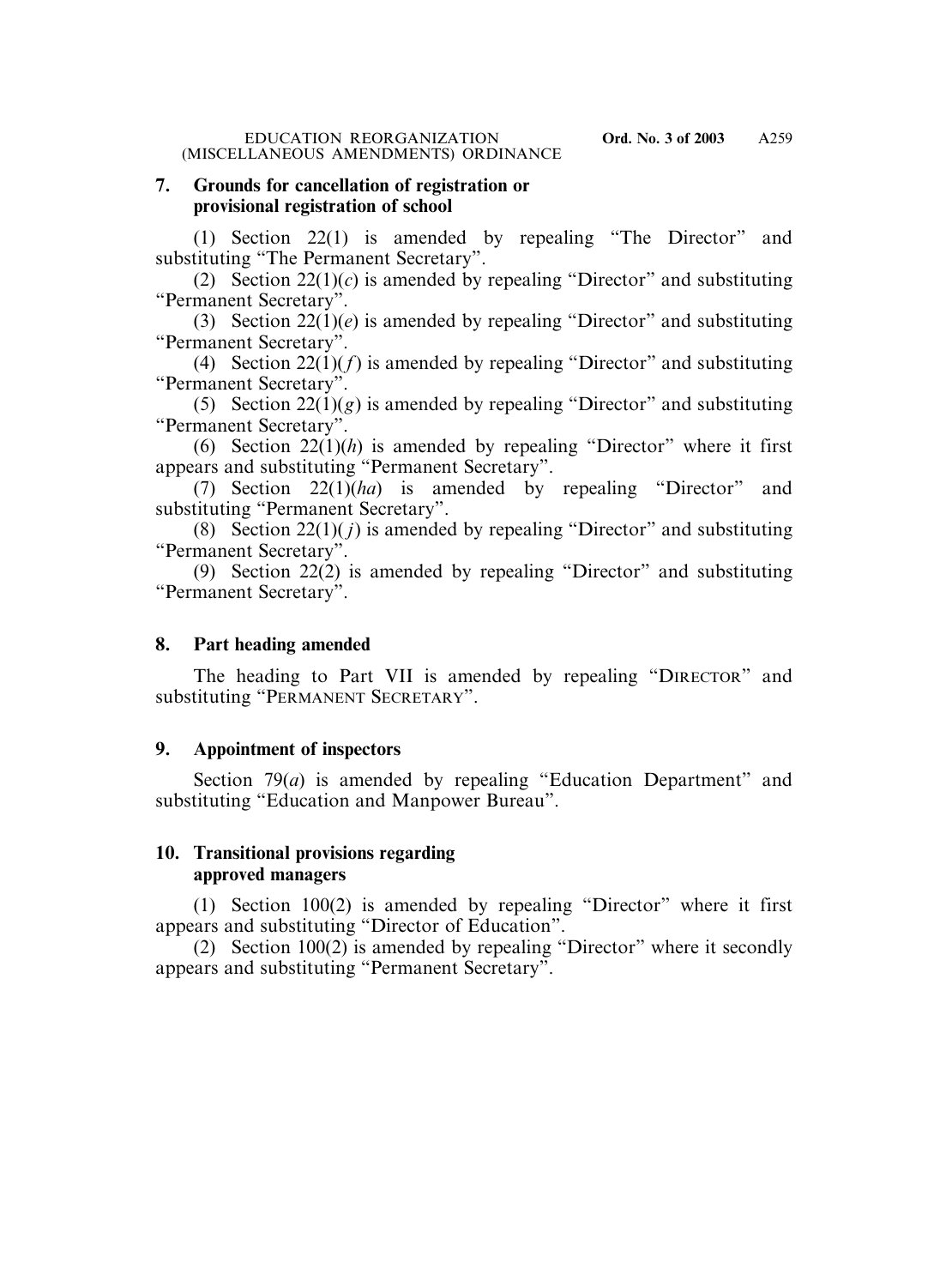# **11.** "**Permanent Secretary**" **substituted for** "**Director**"

The Ordinance is amended in the following provisions by repealing "Director" wherever it appears and substituting "Permanent Secretary"—

- (*a*) section 6(1);
- (*b*) section 8(1) and (2);
- (*c*) section 9(5);
- (*d*) section  $11(a)$ ;
- (*e*) section 12(2)(*a*) and (*b*);
- (*f*) section 13;
- (*g*) section 14(1) and (2);
- (*h*) section 15(1) and (2);
- (*i*) section 16(1) and (2);
- $(j)$  section 17;
- (*k*) section 18(1), (2) and (3);
- (*l*) section 18A(1);
- (*m*) section 20(1), (5) and (6);
- (*n*) section 20A(1) and (2);
- (*o*) section 28;
- ( *p*) section 29(1);
- (*q*) section 30(1) and (2);
- (*r*) section 31(1) and (2);
- (*s*) section 34;
- (*t*) section 35(1) and (2);
- (*u*) section 36(*c*) and (*d* );
- (*v*) section 37;
- (*w*) section 38(1) and (2);
- $(x)$  section 38A(1), (2), (3), (4) and (5);
- (*y*) section 39(1) and (2);
- (*z*) section 40;
- (*za*) section 41(1), (2) and (3);
- (*zb*) section 43;
- (*zc*) section 44(*a*);
- $(zd)$  section 45(1) and (2);
- (*ze*) section 46;
- $(zf)$  section 47;
- (*zg*) section 49(1);
- (*zh*) section 50(1), (2) and (3);
- $(zi)$  section 51(1) and (2);
- (*zj*) section 52(1) and (3);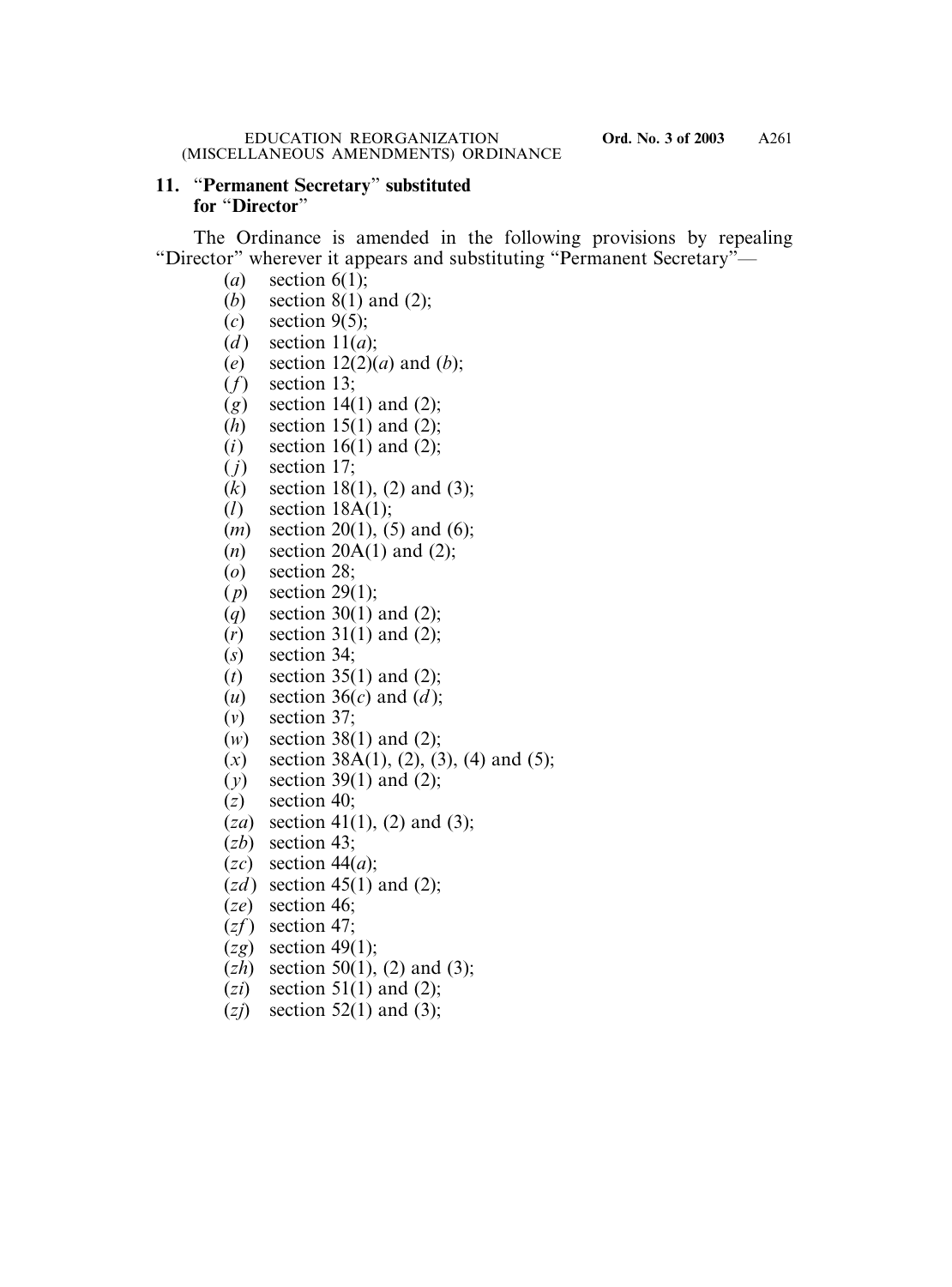EDUCATION REORGANIZATION **Ord. No. 3 of 2003** (MISCELLANEOUS AMENDMENTS) ORDINANCE

- $(zk)$  section 53(1) and (2);
- (*zl*) section 54(1) and (2);
- $(zm)$  section 55 $(c)$  and  $(d)$ ;
- (*zn*) section 56(1) and (2);
- (*zo*) section 57(1) and (2);
- (*zp*) section 58(2);
- (*zq*) section 58A(2)(*b*);
- (*zr*) section 58B(1) and (2);
- (*zs*) section 60(1) and (2)(*a*), (*b*), (*c*), (*d* ), (*e*), (*f*) and (*g*);
- $(zt)$  section 61(1) and (2)(*a*);
- (*zu*) section 62(1)(*a*) and (*c*), (2), (3), (6), (7) and (8);
- (*zv*) section 64(1) and (2);
- (*zw*) section 65;
- $(zx)$  section 66(1) and (2);
- (*zy*) section 67;
- (*zz*) section 71;
- (*zza*) section 72(1), (2) and (3);
- $(zzb)$  section 72A(1) and (2);
- (*zzc*) section 74(1), (2), (2A), (2B) and (3)(*c*)(i) and (iii);
- (*zzd* ) section 80;
- (*zze*) section 81;
- $(zzf)$  section 81A(1), (1A), (2), (3) and (4);
- (*zzg*) section 81B;
- (*zzh*) section 82(1);
- (*zzi*) section 83(1), (1A), (2), (3), (4), (5) and (6)(*b*) and (ii);
- (*zzj*) section 84(1)(*sa*), (*v*) and (*za*), (2)(*a*), (*b*) and (*c*) and (4);
- $(zzk)$  section 86A(2);
- $(zz)$  section  $87(1)(d)(i)$  and  $(ha)$  and  $(5)(a)$  and  $(b)$ .

#### **Education Regulations**

#### **12. Maximum height of schools**

Regulation 7 of the Education Regulations (Cap. 279 sub. leg.) is amended, in the proviso, by repealing "Director" where it first appears and substituting "Permanent Secretary".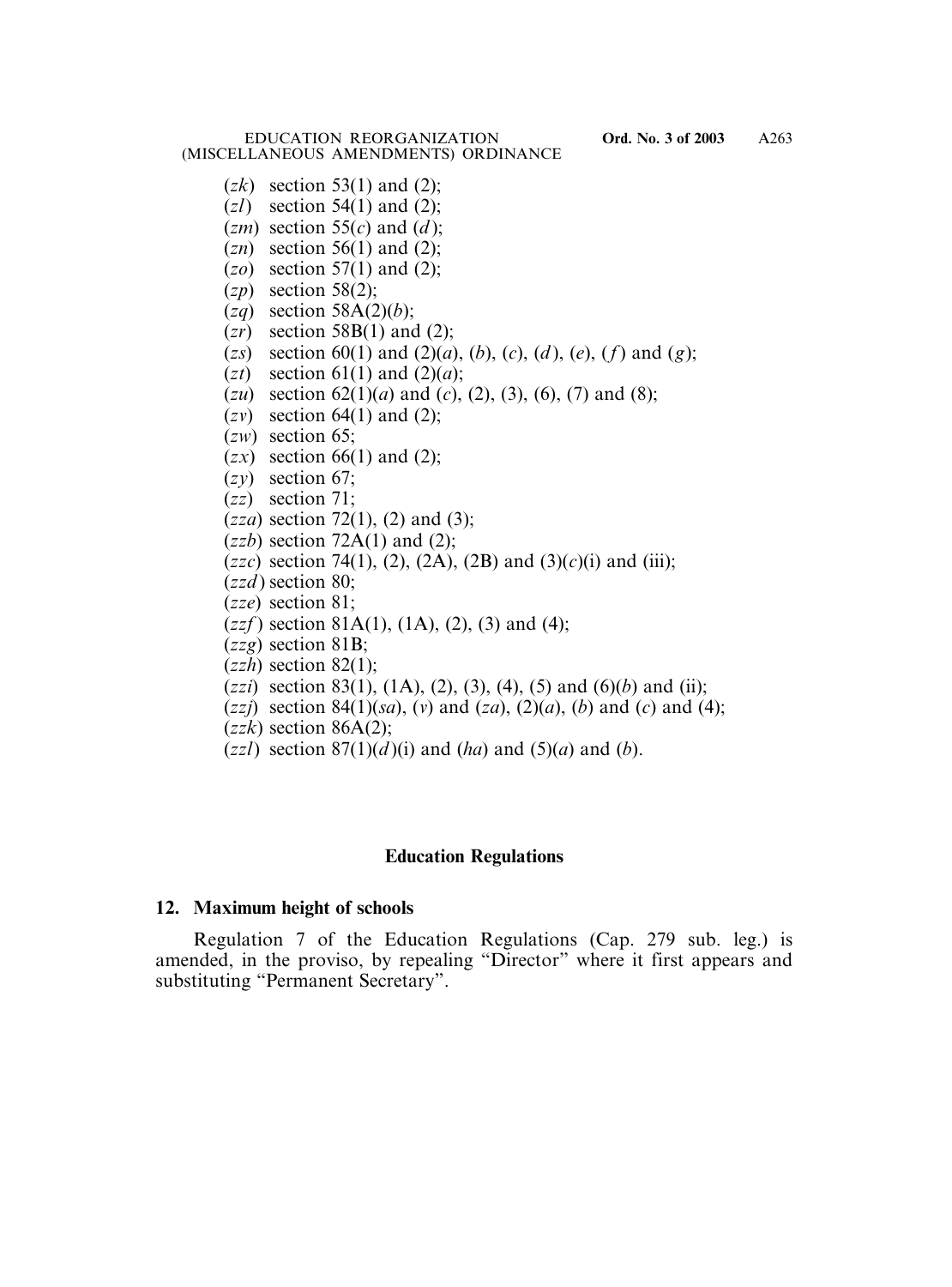### **13. Restriction on furniture to be in any classroom**

Regulation 14 is amended by repealing "Director" where it first appears and substituting "Permanent Secretary".

## **14.** "**Permanent Secretary**" **substituted for** "**Director**"

The Regulations are amended in the following provisions by repealing "Director" wherever it appears and substituting "Permanent Secretary"—

- (*a*) regulation 3;
- (*b*) regulation 6(*b*);
- (*c*) regulation 10;
- (*d*) regulation  $15(2)(b)$  and (3);
- (*e*) regulation 16;
- (*f*) regulation 20;
- $(g)$  regulation 21(1);
- (*h*) regulation 22;
- (*i*) regulation 23;
- ( *j*) regulation 24;
- (*k*) regulation 28;
- (*l*) regulation 31;
- (*m*) regulation 32;
- (*n*) regulation 36;
- (*o*) regulation 37;
- (*p*) regulation  $40(3)(b)$ ;
- (*q*) regulation 42;
- (*r*) regulation 42A;
- $(s)$  regulation 43(1);
- (*t*) regulation 44;
- $(u)$  regulation 46A(2) and (3);
- $(v)$  regulation 48(2);
- (*w*) regulation 54(1), (2) and (3);
- $(x)$  regulation 55(5);
- (*y*) regulation 56(4), (6) and (7);
- $(z)$  regulation 57(3);
- (*za*) regulation 60;
- (*zb*) regulation 60A(1);
- $(zc)$  regulation 61(1) and (2);
- $(zd)$  regulation 62(1);
- (*ze*) regulation 64(*b*);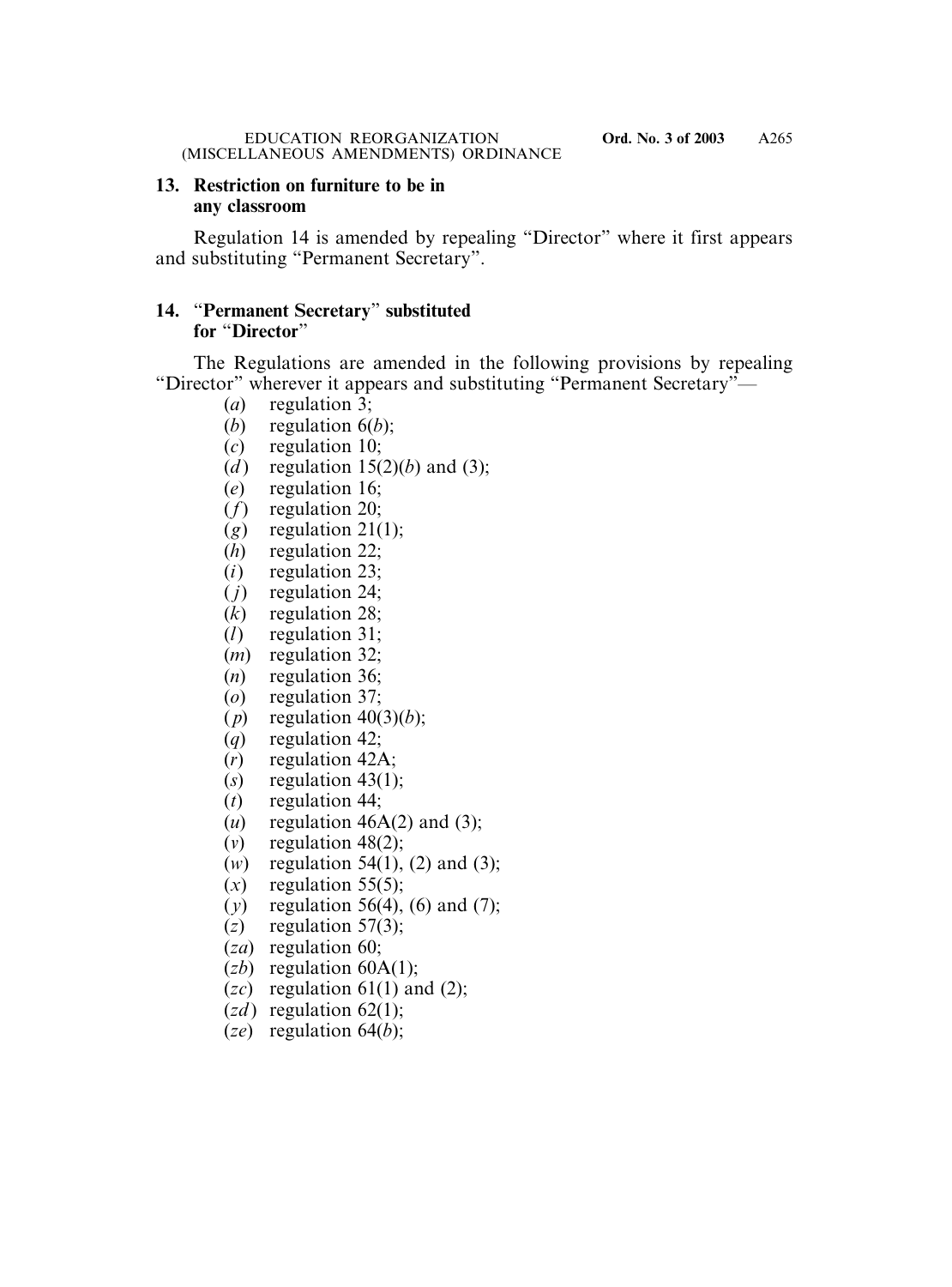- (*zf* ) regulation 65;
- $(2g)$  regulation 66(1) and (2);
- (*zh*) regulation 75(1), (2), (3) and (4);
- (*zi*) regulation 79;
- (*zj*) regulation 80;
- (*zk*) regulation 81;
- (*zl*) regulation 82;
- $(zm)$  regulation 83(1)(*a*), (*b*) and (*c*);
- (*zn*) regulation 85;
- (*zo*) regulation 87(1);
- (*zp*) regulation 88;
- $(2q)$  regulation 89(1) and (2);
- (*zr*) regulation 90;
- (*zs*) regulation 91(2);
- (*zt*) regulation 92(2), (3), (4), (8), (10) and (12);
- (*zu*) regulation 93(2);
- (*zv*) regulation 94;
- $(zw)$  regulation 95(1) and (2);
- $(zx)$  regulation 96(1);
- $(zy)$  regulation 97(1) and (2);
- $(zz)$  regulation 98(1) and (2);
- (*zza*) regulation 99A(1), (2)(*a*) and (3);
- (*zzb*) regulation 101(10);
- (*zzc*) paragraphs (8) and (9)(*a*)(i), (*b*)(i) and (*c*) of and the definition of "approved" in Part I of the Second Schedule;
- (*zzd* ) paragraph (2) of Part II of the Second Schedule;
- (*zze*) paragraph (3) of Part III of the Second Schedule;
- (*zzf* ) paragraph (3) of and the definition of "approved" in Part IV of the Second Schedule;
- (*zzg*) paragraphs 1 and 2 of Part I of the Fourth Schedule.

### **Grant Schools Provident Fund Rules**

### **15. Board of control**

Rule 4(1) of the Grant Schools Provident Fund Rules (Cap. 279 sub. leg.) is amended by repealing "Director" where it first appears and substituting "Permanent Secretary".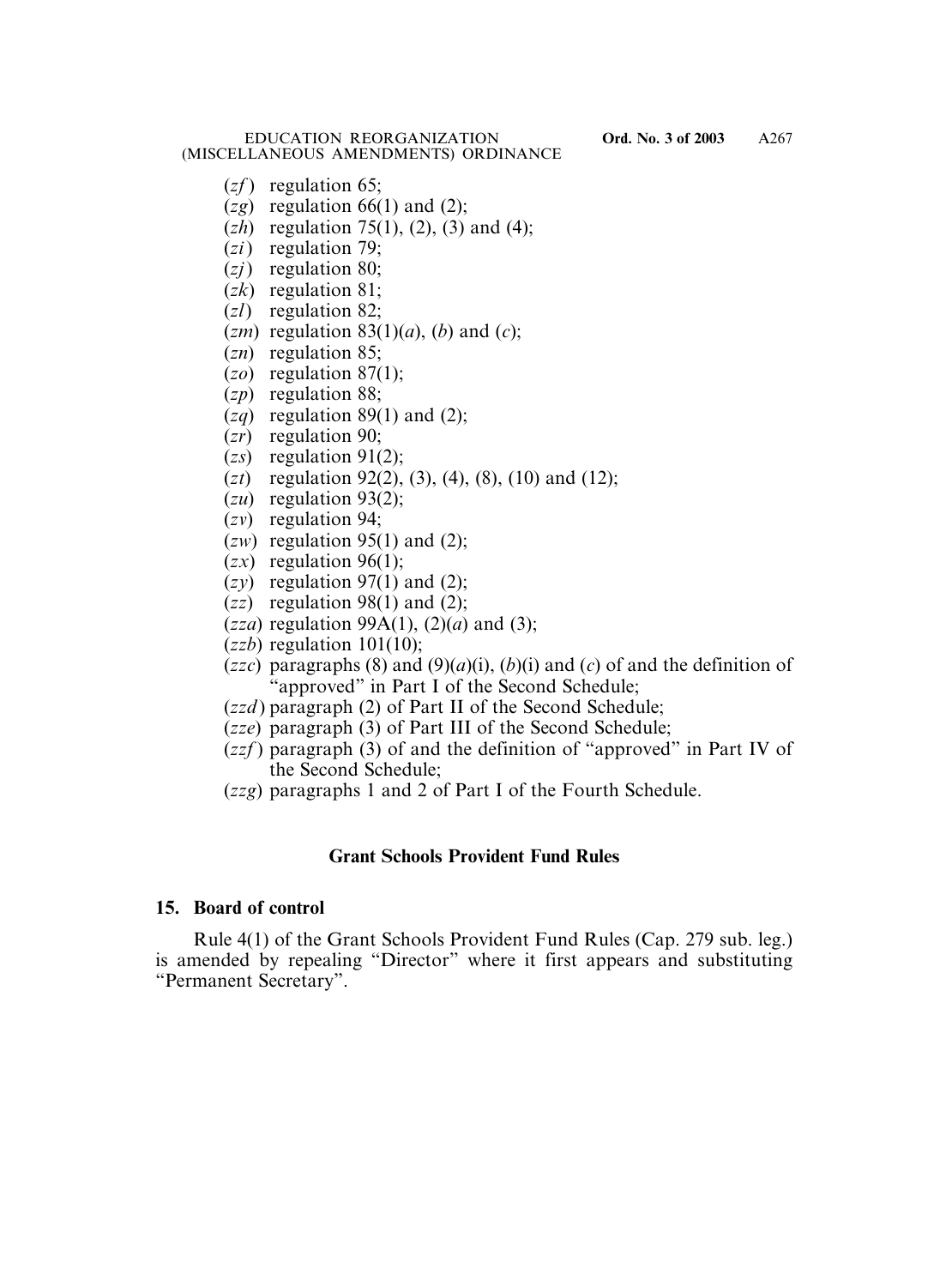### **16.** "**Permanent Secretary**" **substituted for** "**Director**"

The Rules are amended in the following provisions by repealing "Director" wherever it appears and substituting "Permanent Secretary"—

- (*a*) rule 2(1) (the definition of "continuous contributory service");
- (*b*) rule 2(1) (the definition of "DSS school");
- (*c*) rule 7(1)(*f*) and (3);
- (*d*) rule 8(1), (1A) and (2A);
- (*e*) rule 9(2) and (6);
- (*f*) rule 13(3) and (7)(*a*);
- (*g*) rule 13B(1), (2) and (3);
- (*h*) rule 18(1) and (2A).

## **Subsidized Schools Provident Fund Rules**

# **17.** "**Permanent Secretary**" **substituted for** "**Director**"

The Subsidized Schools Provident Fund Rules (Cap. 279 sub. leg.) are amended in the following provisions by repealing "Director" wherever it appears and substituting "Permanent Secretary"—

- (*a*) rule 2(1) (the definition of "continuous contributory service");
- (*b*) rule 2(1) (the definition of "Hong Kong Special Schools Council");
- (*c*) rule 2(1) (the definition of "Subsidized Primary Schools Council");
- (*d*) rule 2(1) (the definition of "Subsidized Secondary Schools Council");
- (*e*) rule 5(1)(*c*) and (3);
- (*f*) rule 7(1)(*f*) and (3);
- (*g*) rule 8(1), (1A) and (2A);
- (*h*) rule 9(2) and (6);
- (*i*) rule 13(3) and  $(7)(a)$ ;
- ( *j*) rule 13B(3)(*a*), (*b*) and (*c*);
- (*k*) rule 15(1) and (2A).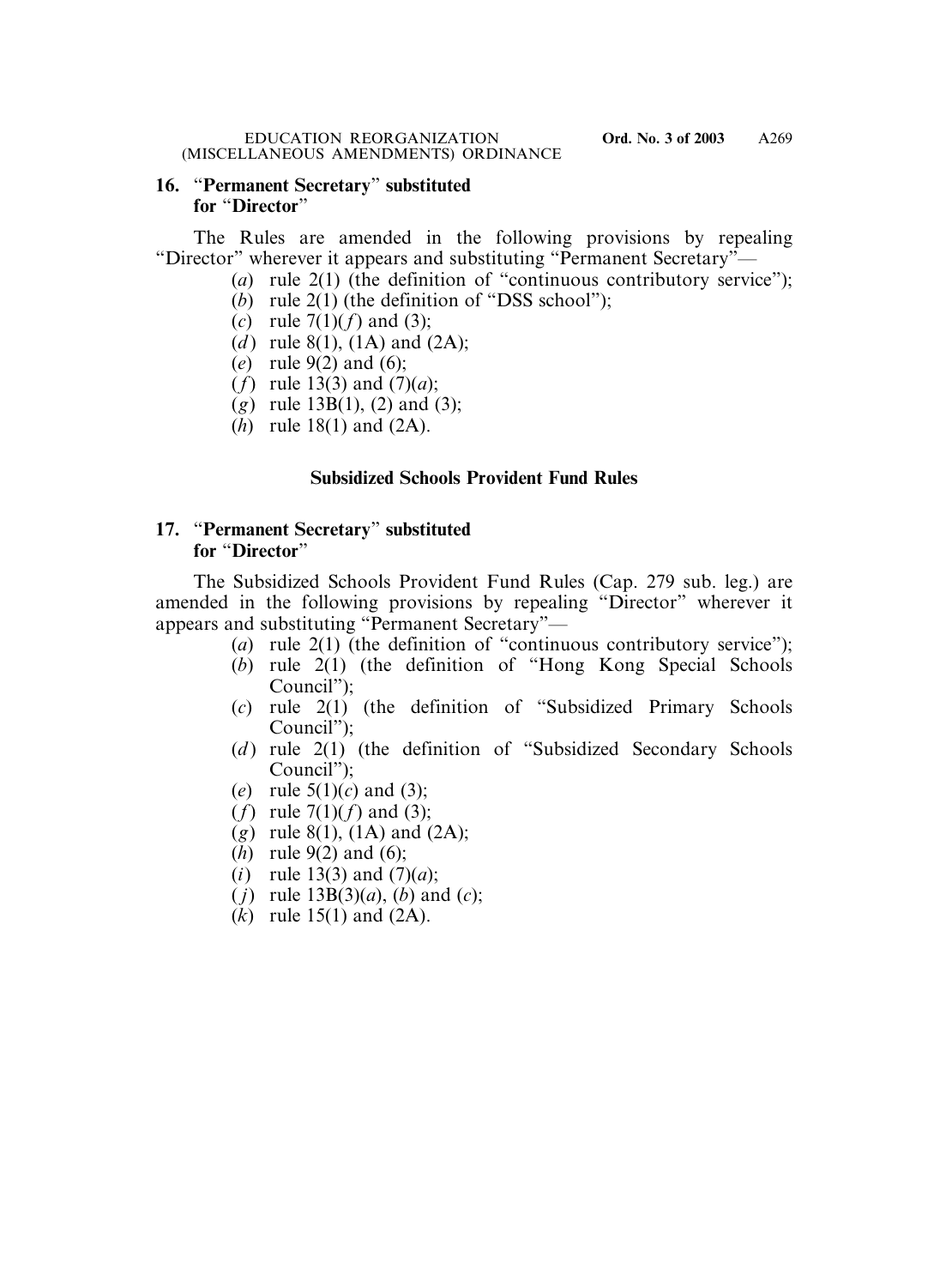### **Education (Amendment) Regulations 1982**

#### **18. Citation and commencement**

Regulation 1(2) of the Education (Amendment) Regulations 1982 (L.N. 237 of 1982) is amended by repealing "Director of Education" and substituting "Permanent Secretary for Education and Manpower".

### **19. Addition of new regulation 40A**

Regulation 5 is amended, in the new regulation  $40A(2)(b)$ , by repealing "Director" and substituting "Permanent Secretary".

## PART 2

### CONSEQUENTIAL AND RELATED AMENDMENTS

### **Transfer of Businesses (Protection of Creditors) Ordinance**

#### **20. Saving**

Section  $10(d)$  of the Transfer of Businesses (Protection of Creditors) Ordinance (Cap. 49) is amended by repealing "Director of Education Incorporated" and substituting "Permanent Secretary for Education and Manpower Incorporated".

### **Stamp Duty Ordinance**

### **21. Interpretation of Part V**

Section 38 of the Stamp Duty Ordinance (Cap. 117) is amended, in paragraph (*b*) of the definition of "incorporated public officer", by repealing "Director of Education Incorporated" and substituting "Permanent Secretary for Education and Manpower Incorporated".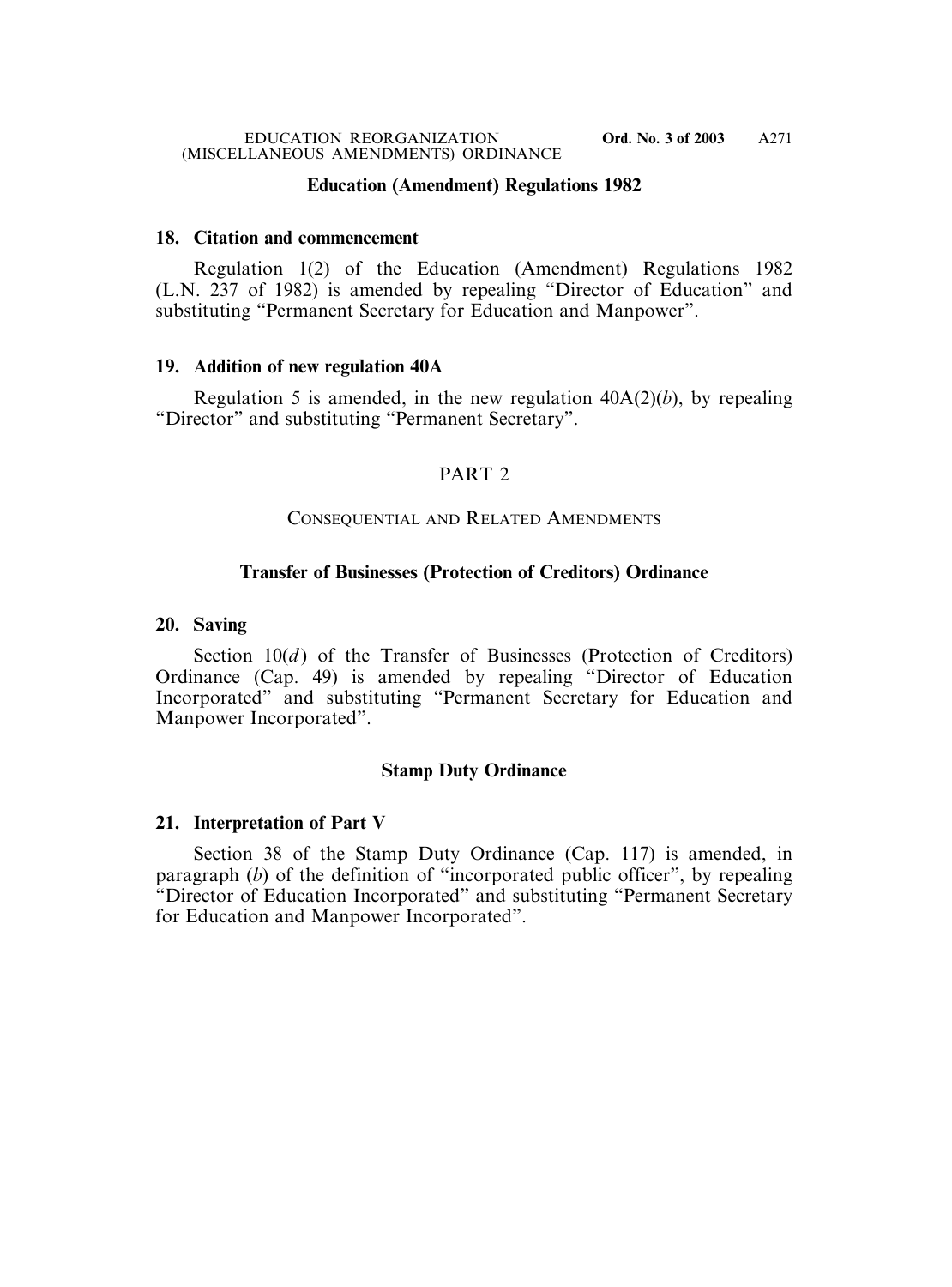### **Places of Public Entertainment Regulations**

### **22. Power of licensing authority to reduce or waive fees**

(1) Regulation 178(1)(*b*) of the Places of Public Entertainment Regulations (Cap. 172 sub. leg.) is amended by repealing "Director of Education" and substituting "Permanent Secretary for Education and Manpower".

(2) Regulation 178(1)(*b*) is amended by repealing "that Director" and substituting "the Permanent Secretary for Education and Manpower".

### **Hong Kong Examinations and Assessment Authority Ordinance**

#### **23. Members of the Authority**

(1) Schedule 2 to the Hong Kong Examinations and Assessment Authority Ordinance (Cap. 261) is amended, in paragraph (*a*)(vii), by repealing "Director of Education" and substituting "Permanent Secretary for Education and Manpower".

(2) Schedule 2 is amended by repealing paragraph (*b*)(i).

### **Post Secondary Colleges Ordinance**

#### **24. Interpretation**

(1) Section 2 of the Post Secondary Colleges Ordinance (Cap. 320) is amended by repealing the definition of "Director".

(2) Section 2 is amended by adding—

""Permanent Secretary" (常任秘書長) means the Permanent Secretary for Education and Manpower.".

### **25.** "**Permanent Secretary**" **substituted for** "**Director**"

The Ordinance is amended in the following provisions by repealing "Director" wherever it appears and substituting "Permanent Secretary"—

- (*a*) section 3;
- (*b*) section 4;
- (*c*) section 6(1), (2), (3), (4) and (6)(*a*);
- $(d)$  section 7;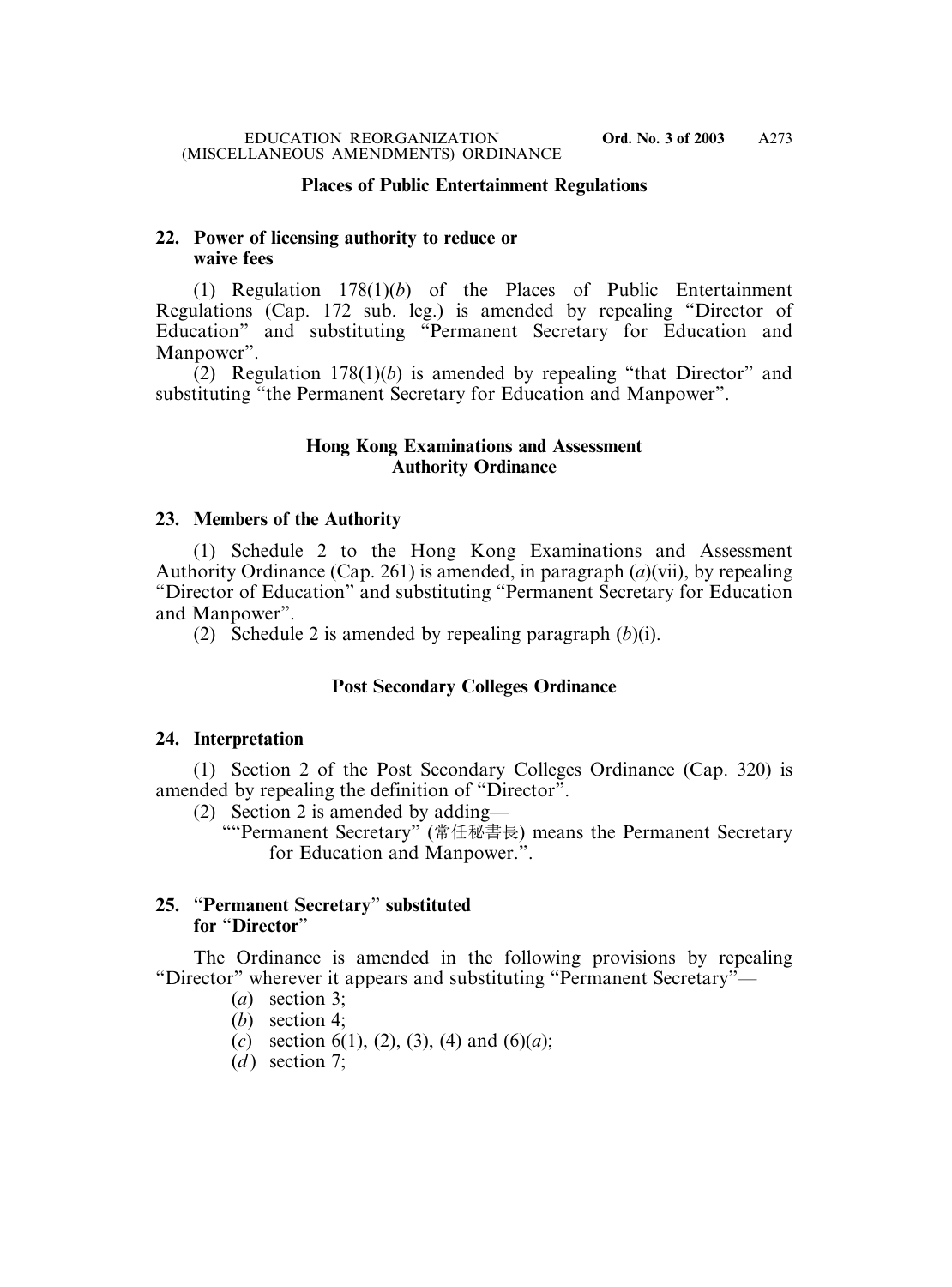- (*e*) section 8(1);
- (*f*) section 9(1);
- (*g*) section 11;
- (*h*) section 12(2).

## **Post Secondary Colleges Regulations**

### **26. Schedule amended**

(1) The Schedule to the Post Secondary Colleges Regulations (Cap. 320 sub. leg.) is amended, in Forms 1, 2 and 3, by repealing "Director of Education" wherever it appears and substituting "Permanent Secretary for Education and Manpower".

(2) The Schedule is amended, in Forms 1, 2 and 3, by repealing "Education Department" wherever it appears and substituting "Education and Manpower Bureau".

### **27.** "**Permanent Secretary**" **substituted for** "**Director**"

The Regulations are amended in the following provisions by repealing "Director" wherever it appears and substituting "Permanent Secretary"—

- (*a*) regulation  $2(e)(i)$  and  $(h)(i)$  and  $(ii)$ ;
- (*b*) regulation 3(1);
- $(c)$  regulation 4(1) and (2);
- (*d*) regulation  $6(2)$ ;
- (*e*) regulation 8(2);
- (*f*) regulation 9(2).

# **The Ombudsman Ordinance**

# **28. Organizations to which this Ordinance applies**

Schedule 1 to The Ombudsman Ordinance (Cap. 397) is amended, in Part I, by repealing "Education Department.".

### **29. Saving and transitional provisions**

Despite the amendment to The Ombudsman Ordinance (Cap. 397) effected by section 28, the provisions of The Ombudsman Ordinance (Cap.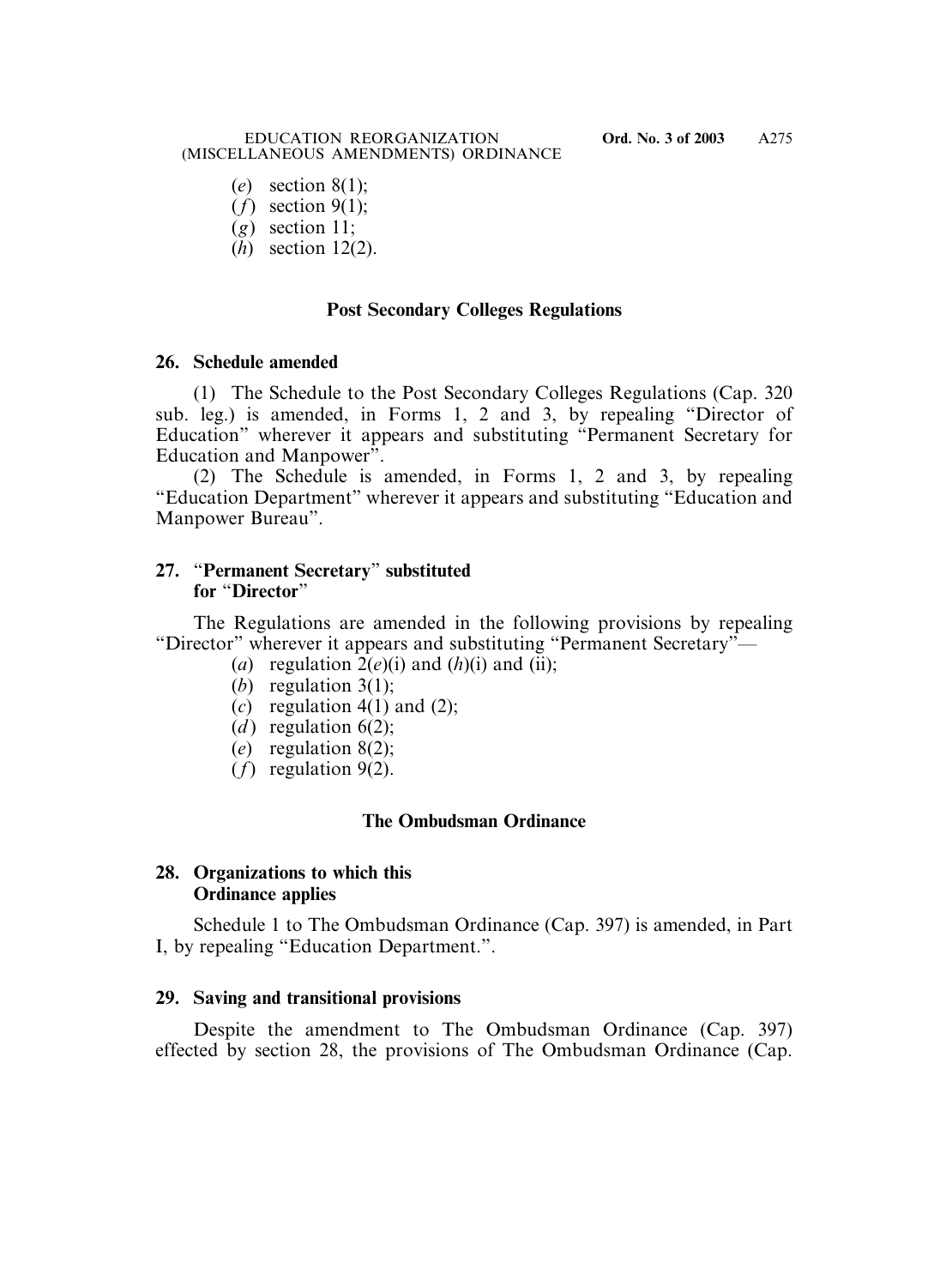397) in force immediately before the date of commencement of this Ordinance that apply to any action taken by or on behalf of the Education Department before that date in the exercise of its administrative functions shall apply to the Education and Manpower Bureau as if the action had been taken by or on behalf of the Education and Manpower Bureau.

### **Education Scholarships Fund Ordinance**

### **30. Interpretation**

(1) Section 2 of the Education Scholarships Fund Ordinance (Cap. 1085) is amended by repealing the definition of "Director".

(2) Section 2 is amended by adding—

""Permanent Secretary" (常任秘書長) means the Permanent Secretary for Education and Manpower;".

(3) Section 2 is amended, in the definition of "Trustee", by repealing "Director of Education" and substituting "Permanent Secretary".

## **31. Establishment and vesting of fund**

(1) Section 3(1) is amended by repealing "Director" and substituting "Permanent Secretary".

(2) Section 3(3) is amended by repealing "Director" where it first appears and substituting "Permanent Secretary".

(3) Section 3(3) is amended by repealing "Director of Education" where it twice appears and substituting "Permanent Secretary for Education and Manpower".

### **32.** "**Permanent Secretary**" **substituted for** "**Director**"

The Ordinance is amended in the following provisions by repealing "Director" wherever it appears and substituting "Permanent Secretary"—

- (*a*) section 5(2)(*a*);
- (*b*) section 8(3);
- (*c*) section 11(2);
- $(d)$  section 13(5);
- (*e*) section 14(3);
- (*f*) section 17(1);
- $(g)$  section 18 $(d)$ ;
- (*h*) section 19(3).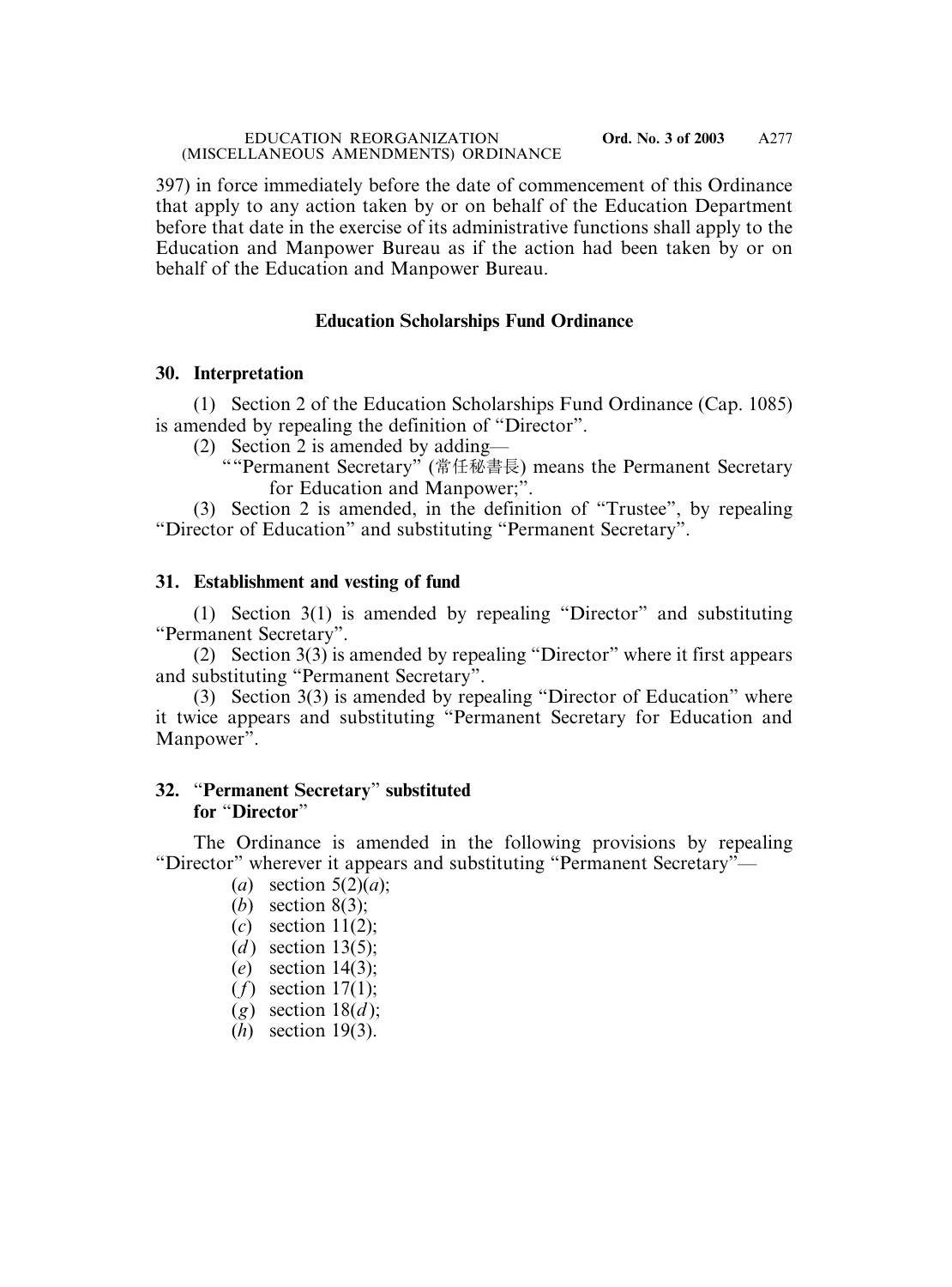### **33. Sections added**

The following are added—

## "**23. Saving and transitional provisions relating to the Education Reorganization (Miscellaneous Amendments) Ordinance 2003**

(1) In this section and section 24—

"Amended Ordinance" (經修訂條例) means this Ordinance as amended by the Education Reorganization (Miscellaneous Amendments) Ordinance 2003 (3 of 2003);

"date of commencement" (生效日期) means the date of commencement of the Education Reorganization (Miscellaneous Amendments) Ordinance 2003 (3 of 2003).

(2) A reference in section 24 to property, rights and liabilities of the corporation sole known as the "Director of Education" is a reference to—

- (*a*) property and assets of every description (whether tangible or intangible) and rights and liabilities of every description (whether present or future, actual or contingent);
- (*b*) property wherever situated or rights and liabilities under the law of any place.

(3) The corporation sole known as the "Permanent Secretary for Education and Manpower" constituted by section 3(3) of the Amended Ordinance is deemed to be a continuation of and the same legal entity as the corporation sole known as the "Director of Education" constituted by section 3(3) of this Ordinance before the date of commencement.

(4) The enactment of the Education Reorganization (Miscellaneous Amendments) Ordinance 2003 (3 of 2003) does not affect the legality and validity of anything done by the corporation sole known as the "Director of Education" before the date of commencement.

### **24. Provisions incidental and supplemental to section 23**

(1) The provisions in this section are for the avoidance of doubt and apply without limiting the generality of section 23 and to the extent that they are appropriate in the circumstances and consistent with this Ordinance.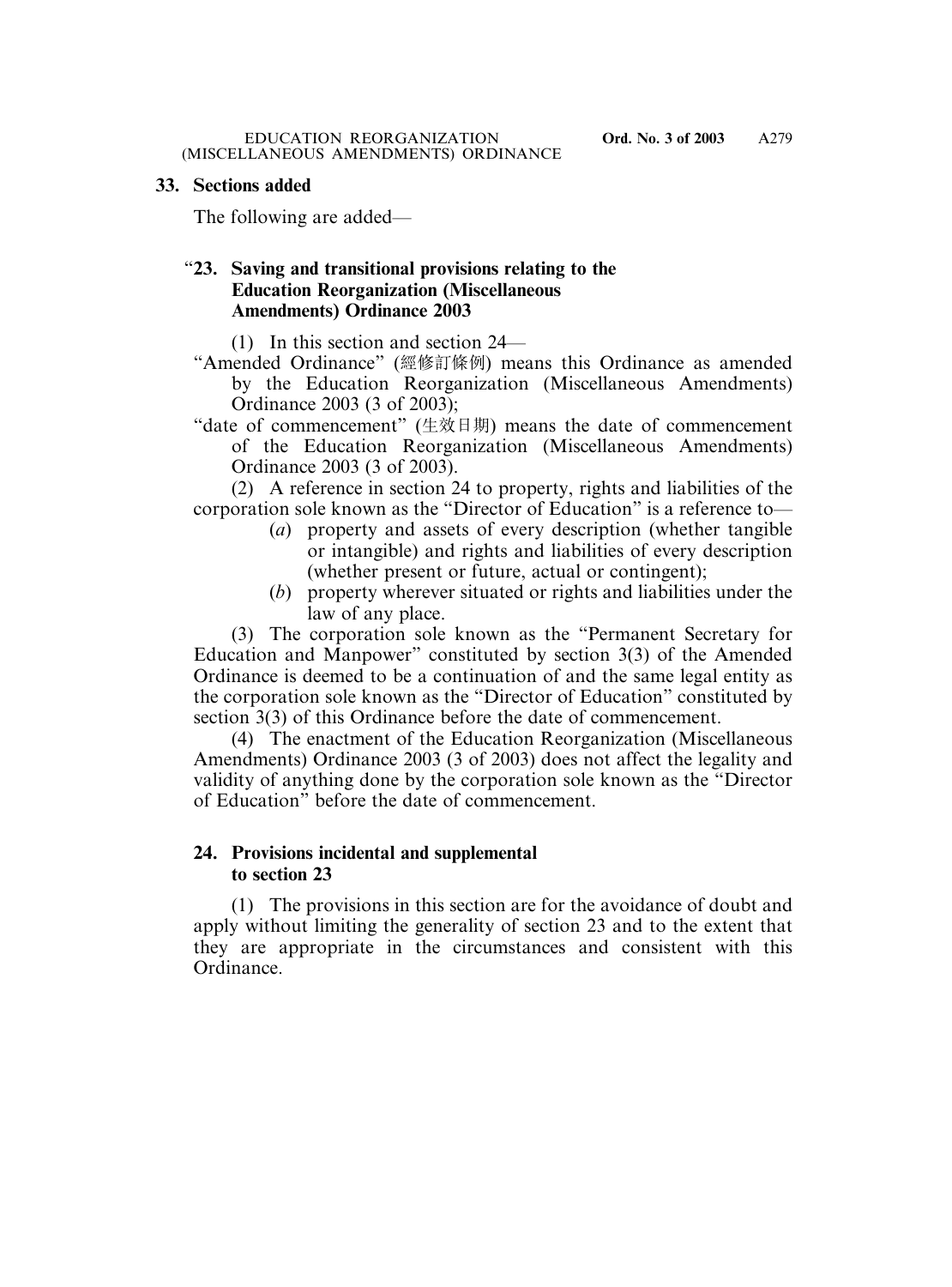(2) As from the date of commencement, all property, rights and liabilities to which the corporation sole known as the "Director of Education" was entitled or subject immediately before that date are deemed to be vested, without any actual transfer or conveyance, in the corporation sole known as the "Permanent Secretary for Education and Manpower".

(3) A reference to the corporation sole known as the "Director of Education"—

- (*a*) in any agreement, arrangement or contract or in any deed, bond or any other instrument;
- (*b*) in any process or other document issued, prepared or employed for the purpose of any proceeding before a court, tribunal or similar body; and
- (*c*) in any other document whatsoever (other than an enactment) relating to or affecting any property, right or liability of the corporation sole known as the "Director of Education" which vests in the corporation sole known as the "Permanent Secretary for Education and Manpower" by virtue of subsection (2),

shall be taken as from the date of commencement as referring to the corporation sole known as the "Permanent Secretary for Education and Manpower".

(4) The record of property of the corporation sole known as the "Director of Education" immediately before the date of commencement that is in the form of any entry in the books of a bank, company or other corporation is to be transferred in those books to the corporation sole known as the "Permanent Secretary for Education and Manpower" on the request of the corporation sole known as the "Permanent Secretary for Education and Manpower" by the bank, company or other corporation.

(5) The corporation sole known as the "Permanent Secretary for Education and Manpower" may sue on, recover or enforce any property or right vested in it under subsection (2) and may be sued for any liabilities to which it is subject under that subsection.

(6) The corporation sole known as the "Permanent Secretary for Education and Manpower" may sue on, recover or enforce a chose in action vested in it under subsection (2) without having to give a notice of transfer to the person bound by the chose in action.

(7) Any claim by or against the corporation sole known as the "Director of Education" in any judicial or administrative proceedings that is subsisting immediately before the date of commencement does not abate by reason of the enactment of the Education Reorganization (Miscellaneous Amendments) Ordinance 2003 (3 of 2003) and may be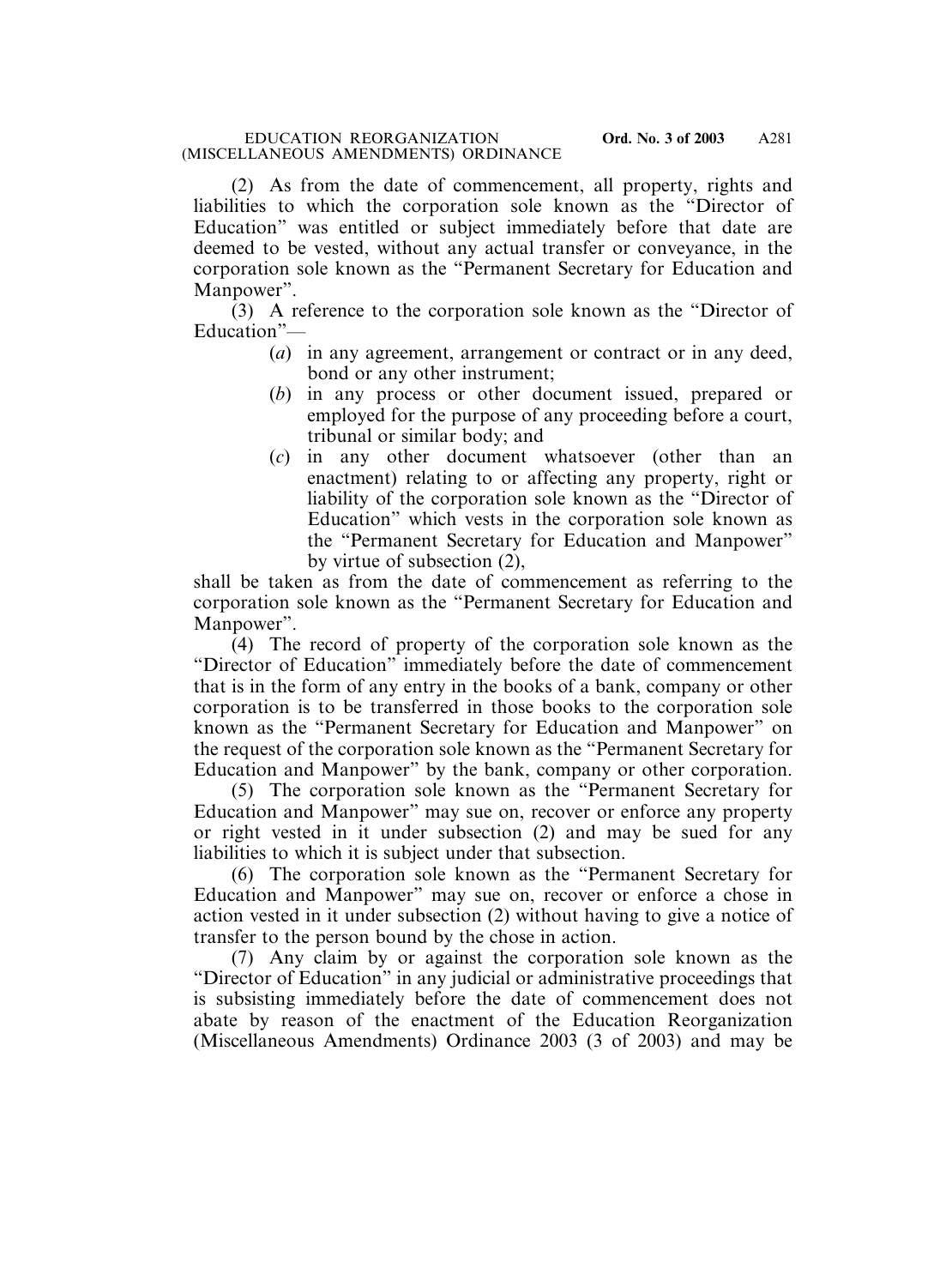continued or enforced by or against the corporation sole known as the "Permanent Secretary for Education and Manpower".

(8) In any judicial or administrative proceedings that is subsisting immediately before the date of commencement in which the corporation sole known as the "Director of Education" is a party, the corporation sole known as the "Permanent Secretary for Education and Manpower" shall, on and from that date, substitute for the corporation sole known as the "Director of Education" as that party.

(9) This section and section 23 shall not be construed as giving validity, continuing in force or giving effect to any or all of the following—

- (*a*) anything that could not have validly been done or given effect to under an enactment amended or repealed by the Education Reorganization (Miscellaneous Amendments) Ordinance 2003 (3 of 2003); or
- (*b*) anything done otherwise than in the lawful exercise of a power or performance of a duty.

(10) This section and section 23 are in addition to and not in derogation from section 23 of the Interpretation and General Clauses Ordinance (Cap. 1).".

# **Director of Education Incorporation Ordinance**

### **34. Long title amended**

The long title of the Director of Education Incorporation Ordinance (Cap. 1098) is amended by repealing "Director of Education" and substituting "Permanent Secretary for Education and Manpower".

# **35. Short title**

Section 1 is amended by repealing "Director of Education" and substituting "Permanent Secretary for Education and Manpower".

## **36. Permanent Secretary for Education and Manpower constituted a corporation sole**

Section 2 is amended by repealing "Director of Education" where it twice appears and substituting "Permanent Secretary for Education and Manpower".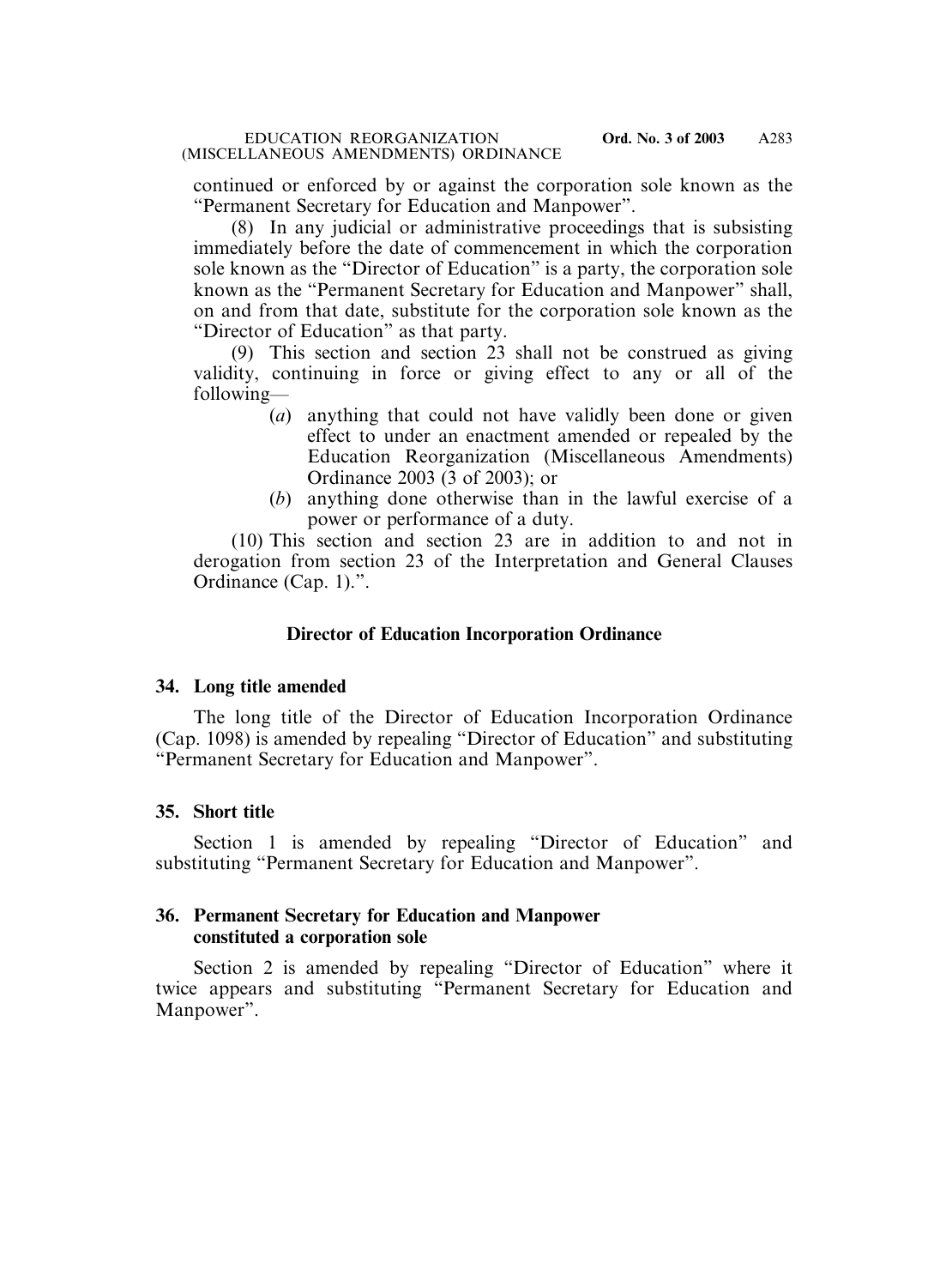#### EDUCATION REORGANIZATION **Ord. No. 3 of 2003** (MISCELLANEOUS AMENDMENTS) ORDINANCE

## **37. Power of corporation to act as trustee, etc.**

Section 4 is amended by repealing "Education Department" and substituting "Education and Manpower Bureau".

# **38. Accounts, audit and annual report**

Section 8(4) is amended by repealing "Director of Education" and substituting "Permanent Secretary for Education and Manpower".

# **39. Sections added**

The following are added—

# "**9. Saving and transitional provisions relating to the Education Reorganization (Miscellaneous Amendments) Ordinance 2003**

(1) In this section and section 10—

- "Amended Ordinance" (經修訂條例) means this Ordinance as amended by the Education Reorganization (Miscellaneous Amendments) Ordinance 2003 (3 of 2003);
- "date of commencement" (生效日期) means the date of commencement of the Education Reorganization (Miscellaneous Amendments) Ordinance 2003 (3 of 2003).

(2) A reference in section 10 to property, rights and liabilities of the corporation sole known as the "Director of Education Incorporated" is a reference to—

- (*a*) property and assets of every description (whether tangible or intangible) and rights and liabilities of every description (whether present or future, actual or contingent);
- (*b*) property wherever situated or rights and liabilities under the law of any place.

(3) The corporation sole known as the "Permanent Secretary for Education and Manpower Incorporated" constituted by section 2 of the Amended Ordinance is deemed to be a continuation of and the same legal entity as the corporation sole known as the "Director of Education Incorporated" constituted by section 2 of this Ordinance before the date of commencement.

(4) The enactment of the Education Reorganization (Miscellaneous Amendments) Ordinance 2003 (3 of 2003) does not affect the legality and validity of anything done by the corporation sole known as the "Director of Education Incorporated" before the date of commencement.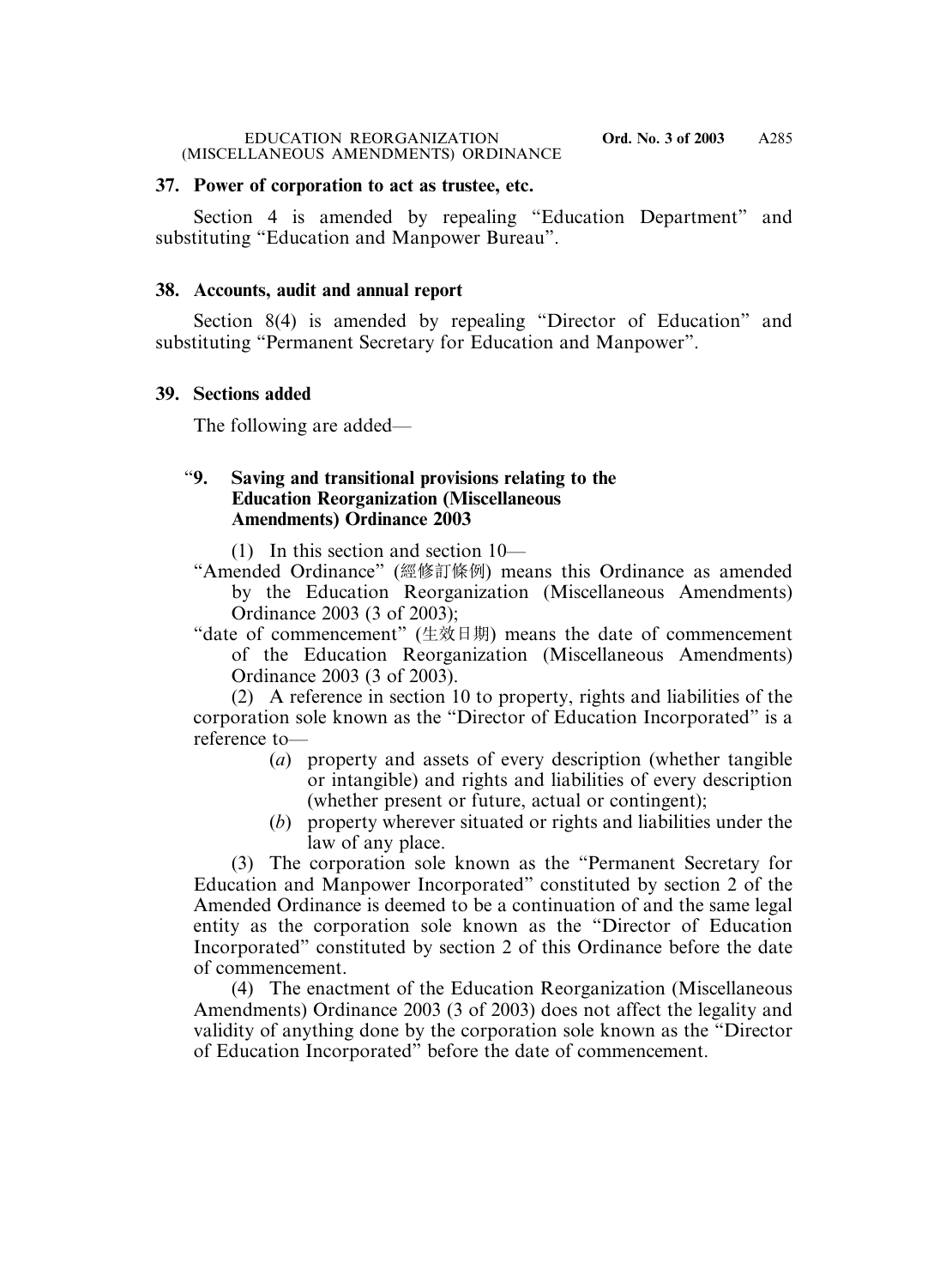## **10. Provisions incidental and supplemental to section 9**

(1) The provisions in this section are for the avoidance of doubt and apply without limiting the generality of section 9 and to the extent that they are appropriate in the circumstances and consistent with this Ordinance.

(2) As from the date of commencement, all property, rights and liabilities to which the corporation sole known as the "Director of Education Incorporated" was entitled or subject immediately before that date are deemed to be vested, without any actual transfer or conveyance, in the corporation sole known as the "Permanent Secretary for Education and Manpower Incorporated".

(3) A reference to the corporation sole known as the "Director of Education Incorporated"—

- (*a*) in any agreement, arrangement or contract or in any deed, bond or any other instrument;
- (*b*) in any process or other document issued, prepared or employed for the purpose of any proceeding before a court, tribunal or similar body; and
- (*c*) in any other document whatsoever (other than an enactment) relating to or affecting any property, right or liability of the corporation sole known as the "Director of Education Incorporated" which vests in the corporation sole known as the "Permanent Secretary for Education and Manpower Incorporated" by virtue of subsection (2),

shall be taken as from the date of commencement as referring to the corporation sole known as the "Permanent Secretary for Education and Manpower Incorporated".

(4) The record of property of the corporation sole known as the "Director of Education Incorporated" immediately before the date of commencement that is in the form of any entry in the books of a bank, company or other corporation is to be transferred in those books to the corporation sole known as the "Permanent Secretary for Education and Manpower Incorporated" on the request of the corporation sole known as the "Permanent Secretary for Education and Manpower Incorporated" by the bank, company or other corporation.

(5) Where the corporation sole known as the "Director of Education Incorporated" is the trustee of any trust, the corporation sole known as the "Permanent Secretary for Education and Manpower Incorporated" shall effective on the date of commencement continue as trustee of that trust in substitution of the corporation sole known as the "Director of Education Incorporated".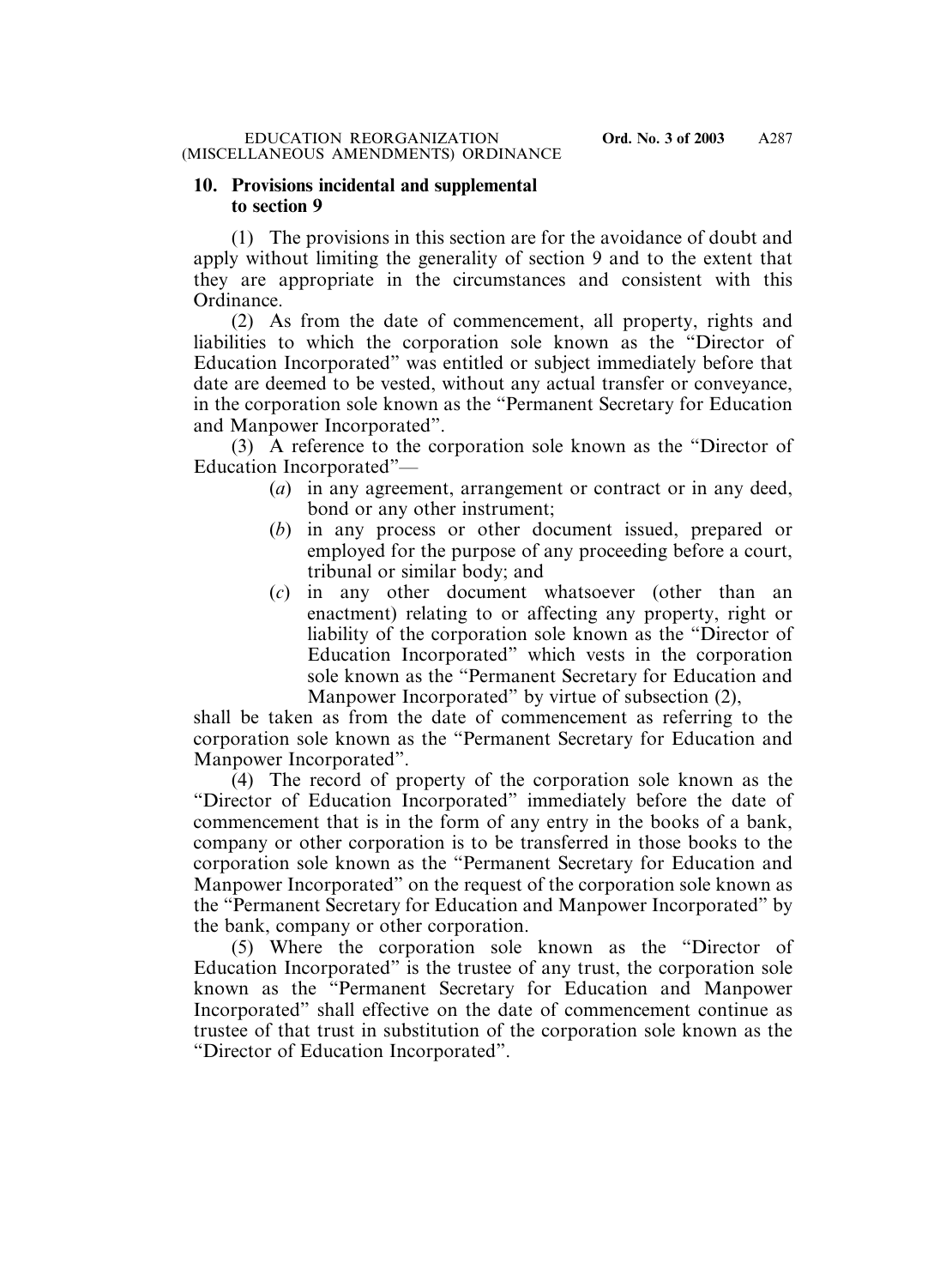(6) The corporation sole known as the "Permanent Secretary for Education and Manpower Incorporated" may sue on, recover or enforce any property or right vested in it under subsection (2) and may be sued for any liabilities to which it is subject under that subsection.

(7) The corporation sole known as the "Permanent Secretary for Education and Manpower Incorporated" may sue on, recover or enforce a chose in action vested in it under subsection (2) without having to give a notice of transfer to the person bound by the chose in action.

(8) Any claim by or against the corporation sole known as the "Director of Education Incorporated" in any judicial or administrative proceedings that is subsisting immediately before the date of commencement does not abate by reason of the enactment of the Education Reorganization (Miscellaneous Amendments) Ordinance 2003 (3 of 2003) and may be continued or enforced by or against the corporation sole known as the "Permanent Secretary for Education and Manpower Incorporated".

(9) In any judicial or administrative proceedings that is subsisting immediately before the date of commencement in which the corporation sole known as the "Director of Education Incorporated" is a party, the corporation sole known as the "Permanent Secretary for Education and Manpower Incorporated" shall, on and from that date, substitute for the corporation sole known as the "Director of Education Incorporated" as that party.

(10) This section and section 9 shall not be construed as giving validity, continuing in force or giving effect to any or all of the following—

- (*a*) anything that could not have validly been done or given effect to under an enactment amended or repealed by the Education Reorganization (Miscellaneous Amendments) Ordinance 2003 (3 of 2003); or
- (*b*) anything done otherwise than in the lawful exercise of a power or performance of a duty.

(11) This section and section 9 are in addition to and not in derogation from section 23 of the Interpretation and General Clauses Ordinance (Cap. 1).".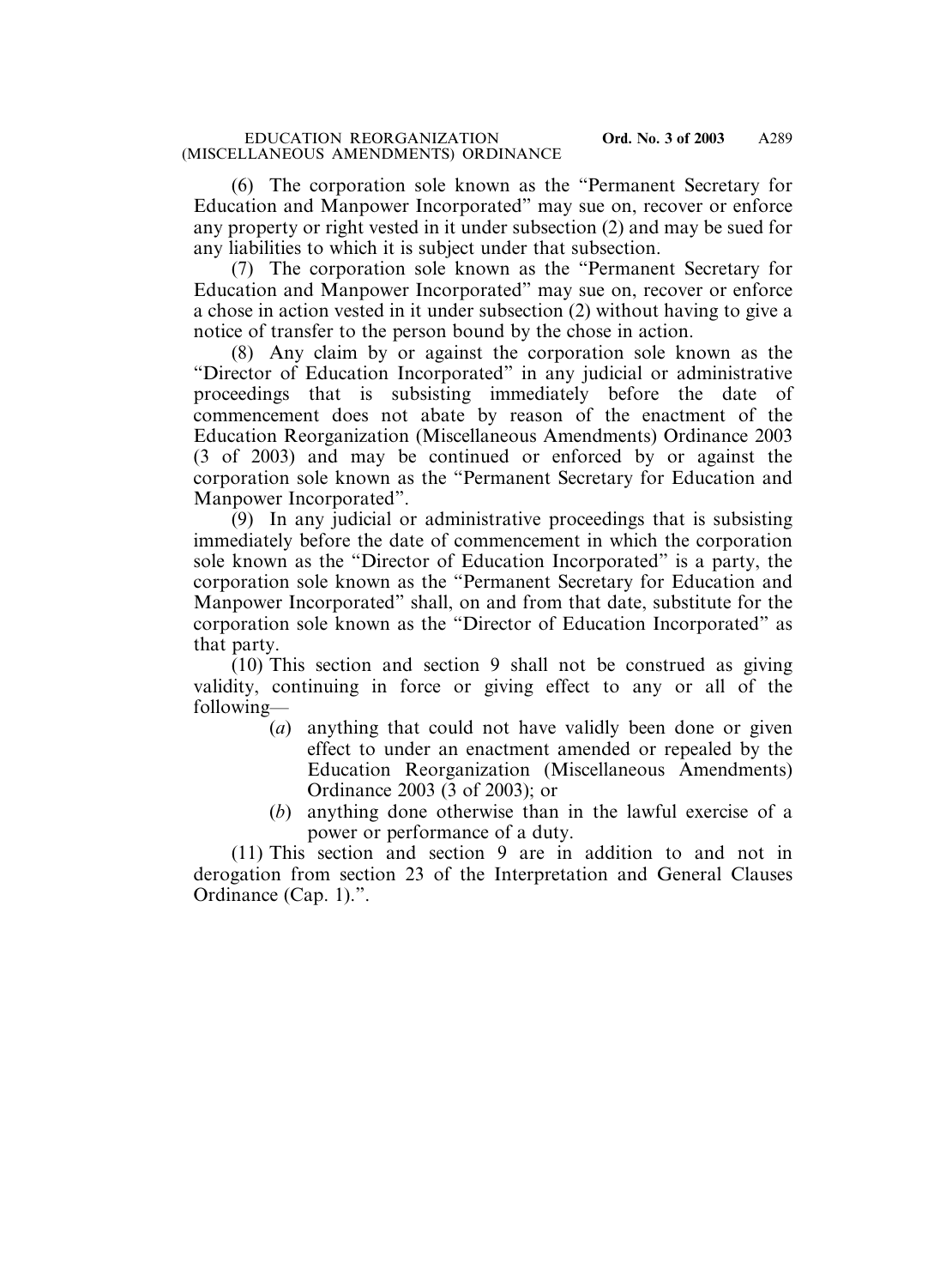# **St. Paul's College Council Incorporation Ordinance**

### **40. Power of corporation**

Section 4(1)(*h*) of the St. Paul's College Council Incorporation Ordinance (Cap. 1102) is amended by repealing "Education Department" and substituting "Education and Manpower Bureau".

## **Miscellaneous references to** "**Director of Education**"

### **41. Amendment of references to** "**Director of Education**"

The provisions specified in column 3 of the Schedule are amended by repealing "Director of Education" wherever it appears and substituting "Permanent Secretary for Education and Manpower".

# PART 3

### SAVING AND TRANSITIONAL PROVISIONS RELATING TO THE BOARD OF EDUCATION, THE DIRECTOR OF EDUCATION AND THE EDUCATION DEPARTMENT

## **42. Saving and transitional provisions relating to the Board of Education, the Director of Education and the Education Department**

(1) In this section and section 43—

"date of commencement" (生效日期) means the date of commencement of this Ordinance;

"functions" (職能) includes powers and duties.

(2) A reference in this section and section 43 to property, rights and liabilities of the Director of Education or the Education Department is a reference to—

- (*a*) property and assets of every description (whether tangible or intangible) and rights and liabilities of every description (whether present or future, actual or contingent);
- (*b*) property wherever situated or rights and liabilities under the law of any place.

(3) A person who holds office as a member of the Board of Education or its subcommittees immediately before the date of commencement ceases to hold that office on that date.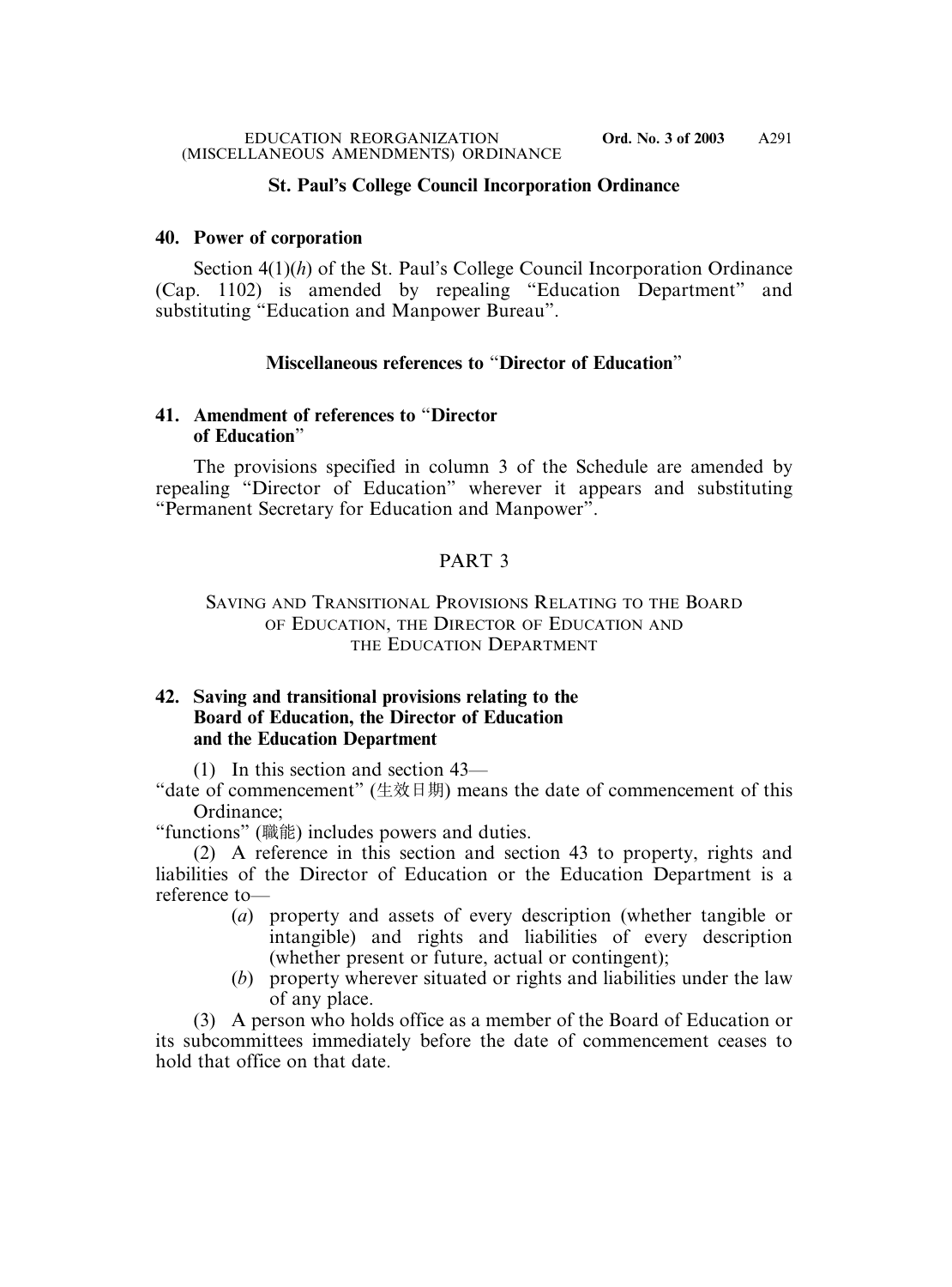(4) All minutes, books, records, documents or other articles of the Board of Education and its subcommittees are to be handed over to the Permanent Secretary for Education and Manpower on the date of commencement.

(5) From the date of commencement, all property, rights and liabilities of the Director of Education or the Education Department are vested in the Permanent Secretary for Education and Manpower or the Education and Manpower Bureau, as appropriate.

(6) The enactment of this Ordinance does not affect the validity of anything lawfully done by, in relation to or on behalf of the Director of Education or the Education Department before the date of commencement.

(7) Anything lawfully done before the date of commencement by, in relation to or on behalf of the Director of Education or the Education Department pursuant to or in connection with his or its functions shall, on and from that date, be regarded and have effect as done by, in relation to or on behalf of the Permanent Secretary for Education and Manpower or the Education and Manpower Bureau, as appropriate.

(8) Anything that, immediately before the date of commencement, may be done by, in relation to or on behalf of the Director of Education or the Education Department pursuant to or in connection with his or its functions may, on and from that date, be done by, in relation to or on behalf of the Permanent Secretary for Education and Manpower or the Education and Manpower Bureau, as appropriate.

(9) Anything that, immediately before the date of commencement, may be done or is required to be done and is in the process of being done by, in relation to or on behalf of the Director of Education or the Education Department pursuant to or in connection with his or its functions shall, on and from that date, be continued by, in relation to or on behalf of the Permanent Secretary for Education and Manpower or the Education and Manpower Bureau, as appropriate.

### **43. Provisions incidental and supplemental to section 42**

(1) The provisions in this section apply without limiting the generality of section 42 and to the extent that they are appropriate in the circumstances and consistent with this Ordinance.

(2) Any agreement, arrangement or contract made or entered into or transaction effected or other thing done by, in relation to or on behalf of the Director of Education or the Education Department which is in force or effective immediately before the date of commencement or which is to take effect on or after that date has effect as from that date as if made, entered into, effected or done by, in relation to or on behalf of the Permanent Secretary for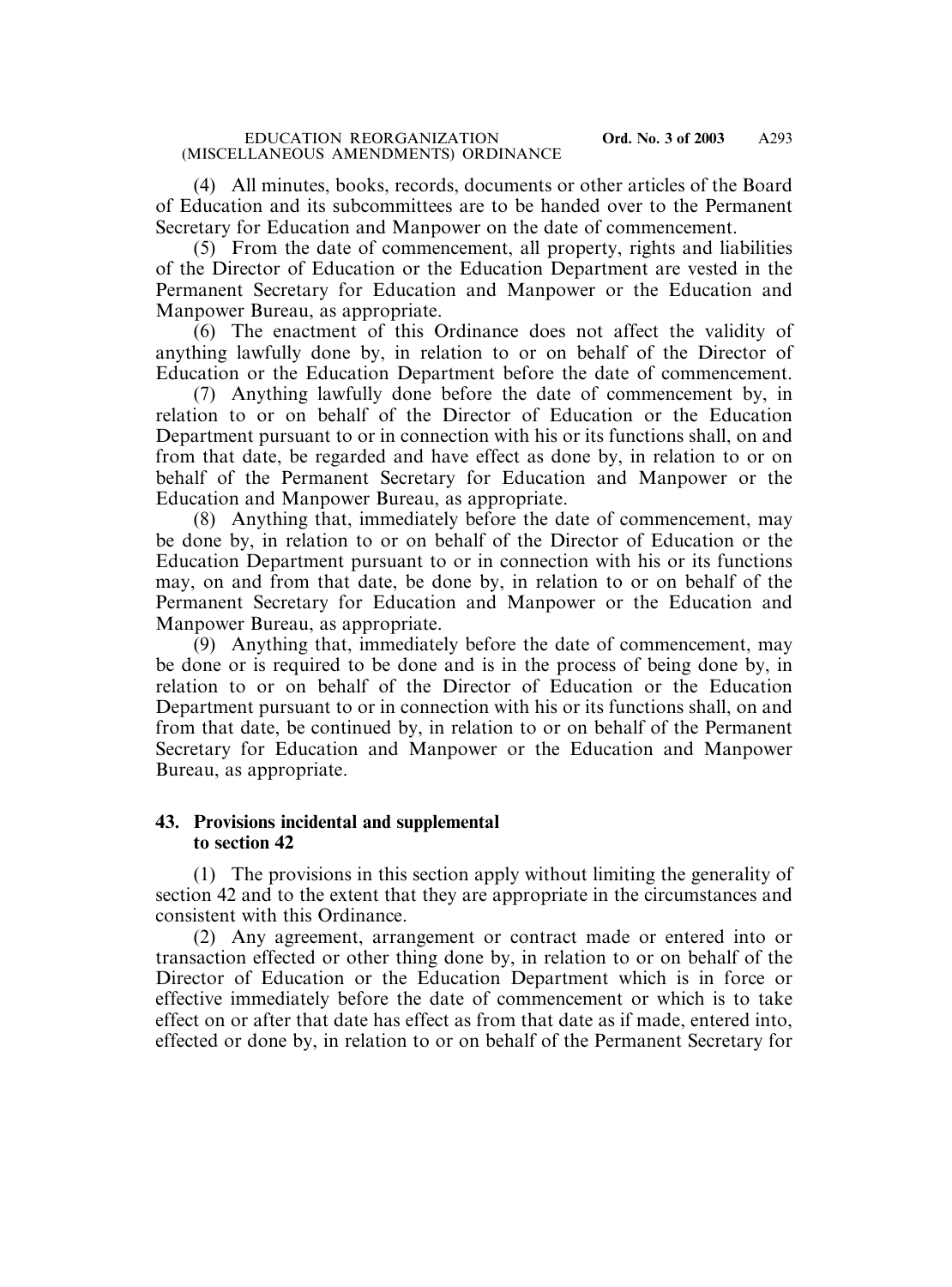Education and Manpower or the Education and Manpower Bureau, as appropriate.

(3) A reference to the Director of Education or the Education Department—

- (*a*) in any agreement, arrangement or contract or in any deed, bond or any other instrument;
- (*b*) in any process or other document issued, prepared or employed for the purpose of any proceeding before a court, tribunal or similar body; and
- (*c*) in any other document whatsoever (other than an enactment) relating to or affecting any property, right or liability of the Director of Education or the Education Department which vests in the Permanent Secretary for Education and Manpower or the Education and Manpower Bureau by virtue of section 42(5),

shall be taken as from the date of commencement as referring to the Permanent Secretary for Education and Manpower or the Education and Manpower Bureau, as appropriate.

(4) The record of property of the Director of Education or the Education Department immediately before the date of commencement that is in the form of any entry in the books of a bank, company or other corporation is to be transferred in those books to the Permanent Secretary for Education and Manpower or the Education and Manpower Bureau, as appropriate, on the request of the Permanent Secretary for Education and Manpower or the Education and Manpower Bureau, as appropriate, by the bank, company or other corporation.

(5) Any claim by or against the Director of Education or the Education Department in any judicial or administrative proceedings that is subsisting immediately before the date of commencement does not abate by reason of the enactment of this Ordinance and may be continued or enforced by or against the Permanent Secretary for Education and Manpower or the Education and Manpower Bureau, as appropriate.

(6) In any judicial or administrative proceedings that is subsisting immediately before the date of commencement in which the Director of Education or the Education Department is a party, the Permanent Secretary for Education and Manpower or the Education and Manpower Bureau shall, on and from that date, substitute for the Director of Education or the Education Department, as appropriate, as that party.

(7) Any right of appeal against a decision of the Director of Education or the Education Department or any right to have such decision reviewed that is subsisting immediately before the date of commencement may, on and from that date, be exercised as if the decision were a decision of the Permanent Secretary for Education and Manpower or the Education and Manpower Bureau, as appropriate.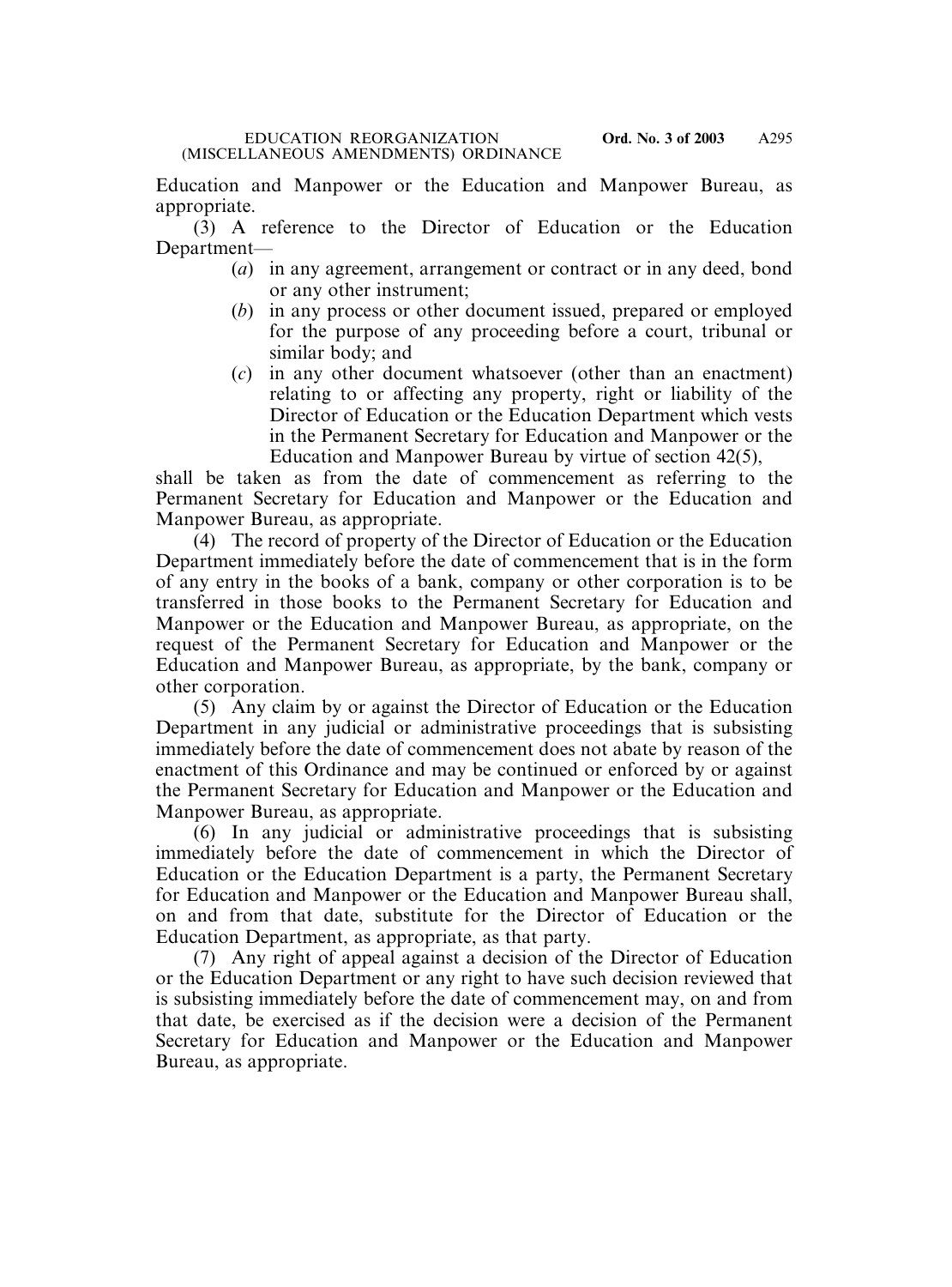#### EDUCATION REORGANIZATION **Ord. No. 3 of 2003** (MISCELLANEOUS AMENDMENTS) ORDINANCE

(8) Any right of appeal to the Director of Education or the Education Department or any right to have anything reviewed by the Director of Education or the Education Department that is subsisting immediately before the date of commencement is to be treated, on and from that date, as being a right of appeal to the Permanent Secretary for Education and Manpower or the Education and Manpower Bureau, as appropriate, or a right to have that thing reviewed by the Permanent Secretary for Education and Manpower or the Education and Manpower Bureau, as appropriate.

(9) Any form that is specified or prescribed before the date of commencement for use in connection with any function of the Director of Education or the Education Department may, on and from that date, be used despite the fact that it contains references to the Director of Education or the Education Department; and such references shall be construed as references to the Permanent Secretary for Education and Manpower or the Education and Manpower Bureau, as appropriate.

(10) If immediately before the date of commencement, there is in existence an application for a permit, registration, permission, approval, authorization or exemption or an application of a similar nature made to the Director of Education or the Education Department which has not been disposed of, it is to be taken to be an application made to the Permanent Secretary for Education and Manpower or the Education and Manpower Bureau, as appropriate.

(11) Any circular, circular memorandum, order, certificate, notice, approval, letter, guideline, report, statement or other document issued by the Director of Education or the Education Department which is in force immediately before the date of commencement, or which is to take effect on or after that date, has effect as if issued by the Permanent Secretary for Education and Manpower or the Education and Manpower Bureau, as appropriate, in so far as that is required for continuing its effect after that date.

(12) Any terms and conditions imposed on any grant in aid or subsidy granted by the Director of Education or the Education Department before the date of commencement shall continue to take effect and be binding on the grantee as if imposed by the Permanent Secretary for Education and Manpower or the Education and Manpower Bureau, as appropriate.

(13) This section and section 42 shall not be construed as giving validity, continuing in force or giving effect to any or all of the following—

- (*a*) anything that could not have validly been done or given effect to under an enactment amended or repealed by this Ordinance; or
- (*b*) anything done otherwise than in the lawful exercise of a power or performance of a duty.

(14) This section and section 42 are in addition to and not in derogation from section 23 of the Interpretation and General Clauses Ordinance (Cap. 1).